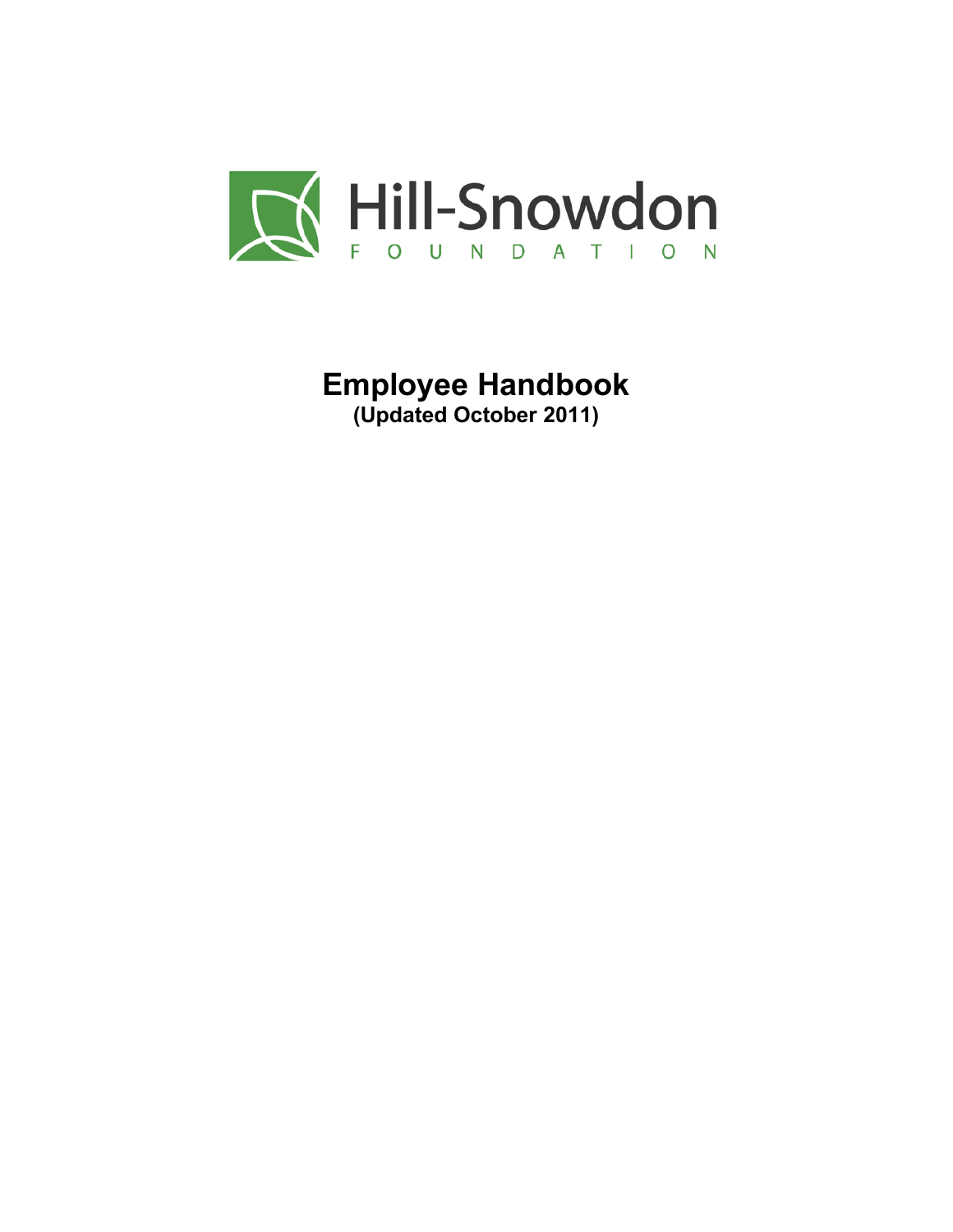# **TABLE OF CONTENTS**

# Page

| $\mathbf{L}$ |      |                                                   |  |  |  |
|--------------|------|---------------------------------------------------|--|--|--|
|              | 1.1  |                                                   |  |  |  |
|              | 1.2  |                                                   |  |  |  |
|              |      |                                                   |  |  |  |
| ΙΙ.          |      |                                                   |  |  |  |
|              | 2.1  |                                                   |  |  |  |
|              | 2.2  |                                                   |  |  |  |
|              | 2.3  |                                                   |  |  |  |
|              | 2.4  |                                                   |  |  |  |
|              | 2.5  | Inclement Weather and Emergency Closure Policy  4 |  |  |  |
|              | 2.6  |                                                   |  |  |  |
|              | 2.7  |                                                   |  |  |  |
|              | 2.8  |                                                   |  |  |  |
|              | 2.9  |                                                   |  |  |  |
|              | 2.10 |                                                   |  |  |  |
|              |      |                                                   |  |  |  |
| III.         |      |                                                   |  |  |  |
|              | 3.1  |                                                   |  |  |  |
|              | 3.2  |                                                   |  |  |  |
|              | 3.3  |                                                   |  |  |  |
|              | 3.4  |                                                   |  |  |  |
|              | 3.5  |                                                   |  |  |  |
|              | 3.6  |                                                   |  |  |  |
|              |      |                                                   |  |  |  |
| IV.          |      |                                                   |  |  |  |
|              | 4.1  |                                                   |  |  |  |
|              | 4.2  |                                                   |  |  |  |
|              | 4.3  |                                                   |  |  |  |
|              | 4.4  |                                                   |  |  |  |
|              | 4.5  |                                                   |  |  |  |
|              | 4.6  |                                                   |  |  |  |
|              | 4.7  |                                                   |  |  |  |
|              | 4.8  |                                                   |  |  |  |
|              | 4.9  |                                                   |  |  |  |
|              |      |                                                   |  |  |  |
| V.           |      |                                                   |  |  |  |
|              | 5.1  |                                                   |  |  |  |
|              | 5.2  |                                                   |  |  |  |
|              | 5.3  |                                                   |  |  |  |
|              | 5.4  |                                                   |  |  |  |
|              | 5.5  |                                                   |  |  |  |
|              | 5.6  |                                                   |  |  |  |
|              |      |                                                   |  |  |  |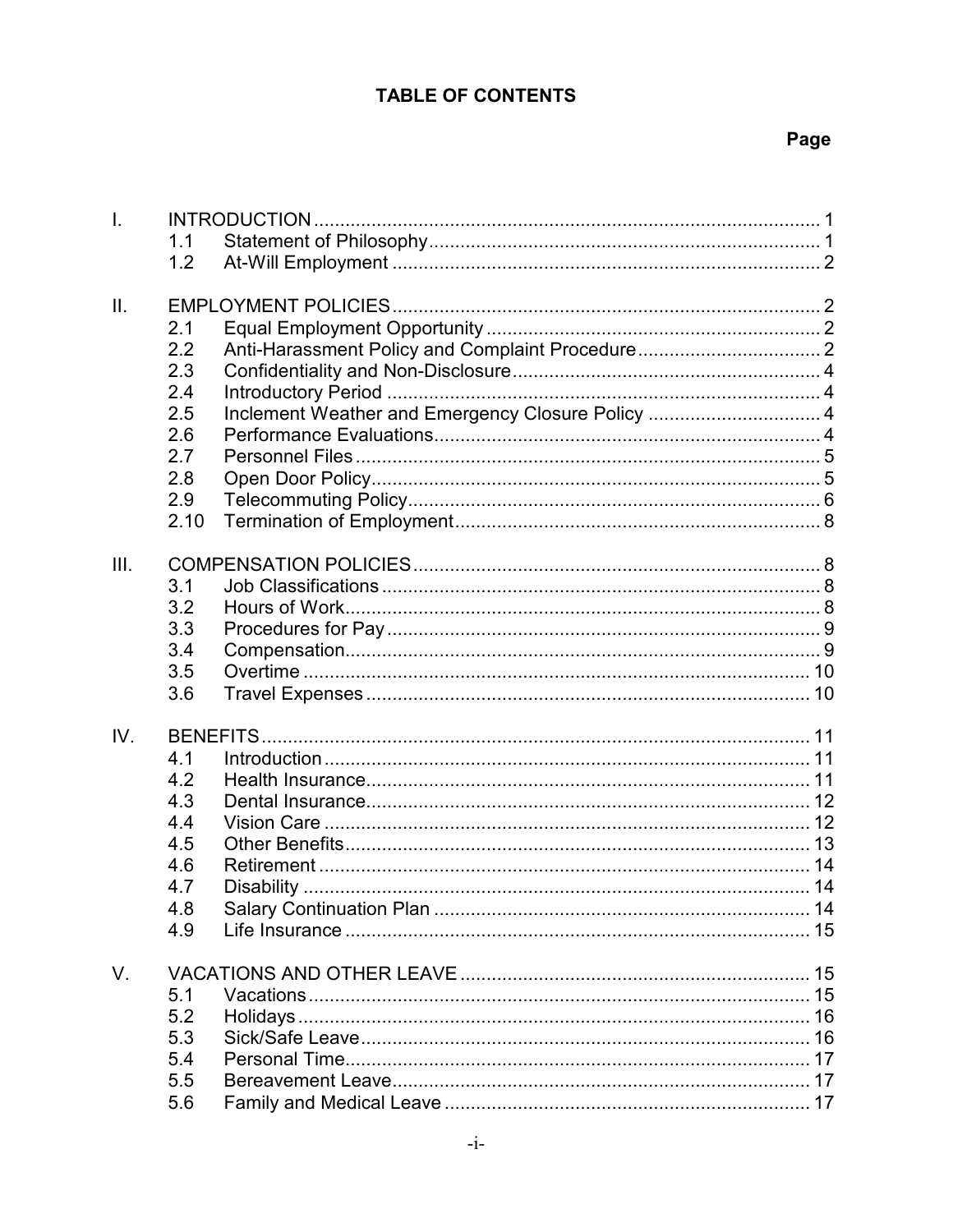# **TABLE OF CONTENTS** (continued)

# Page

|          | 5.7<br>5.8<br>5.9<br>5.10<br>5.11 |  |    |
|----------|-----------------------------------|--|----|
| VI.      |                                   |  |    |
| VII.     | 7.1<br>72<br>7.3<br>7.4           |  |    |
| VIII.    |                                   |  |    |
| $IX_{-}$ |                                   |  | 28 |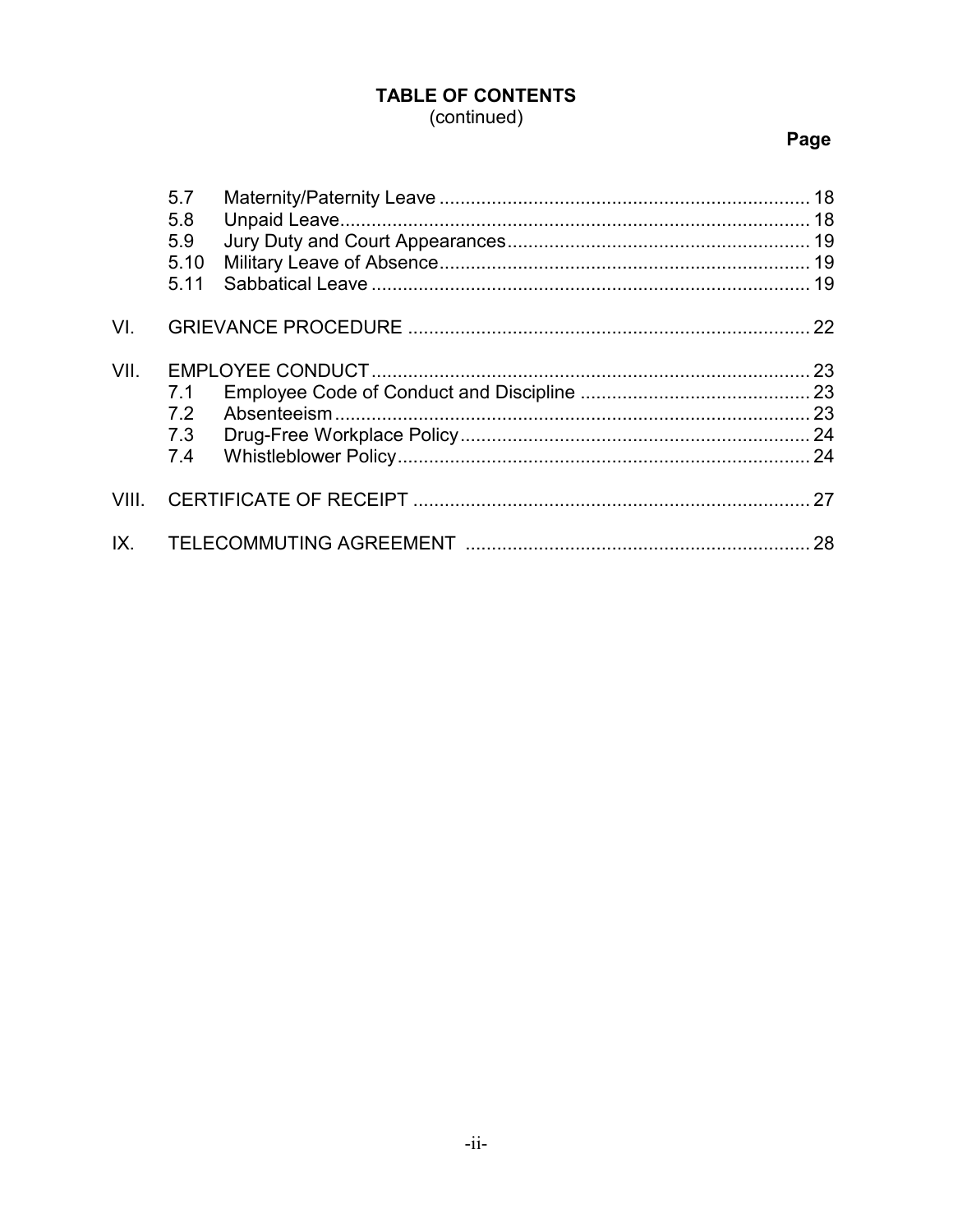#### **I. INTRODUCTION**

#### **1.1 Statement of Philosophy**

On behalf of the Board and staff I would like to welcome you to the Hill-Snowdon Foundation (HSF). As you know, HSF's mission is to *work with low-income families and communities to create a fair and just society by helping them develop the capacity and leadership skills necessary to influence the decisions that shape their lives.* At the core of this mission is HSF's vision of a fair and just society for low-income families. We understand that achieving this vision will take a tremendous amount of work, creativity, sacrifice, and courage on the part of families and communities, as well as a great deal of time. However, we also understand that as an organization committed to social justice, we need to begin to create a fair and just society by first building an organization that is an exemplar of fairness, justice and well-being. Therefore, the staff and board of HSF have been deliberate in developing personnel policies and operational practices that reflect our values and open a dialogue about "what a social justice organization should look like."

This employee handbook articulates our evolving effort to create a work environment at the Foundation that is grounded in the principle of "people first". HSF's "people first personnel policies" seek ways to support the well-being of staff by providing abundant support to help them and their families to thrive, with the understanding that as they thrive so to will the Foundation, our allies and our grassroots partners. We feel it is critically important to integrate our political values in our operational practices, such as providing domestic partner benefits and family healthcare coverage to full and part-time employees and including gender expression and identity in our anti-harassment policies. We also strive to create an organization that fosters a family environment of inter-dependence, mutual support and respect, direct and open communication, accountability, appreciation, caring, laughter, and fun.

Finally, while these policies are guidelines for how HSF will operate vis-à-vis our staff, the ultimate measure of our work is how well we support the organizations that partner with us in achieving the vision of a fair and just society for lowincome families. We are serious about achieving this vision and consequently, have high expectations of staff. We encourage all staff to think creatively, act boldly, interact with humility, and challenge themselves to make the Foundation live up to its ideas and vision.

Welcome again to the Hill-Snowdon Foundation and thank you in advance for all your hard work!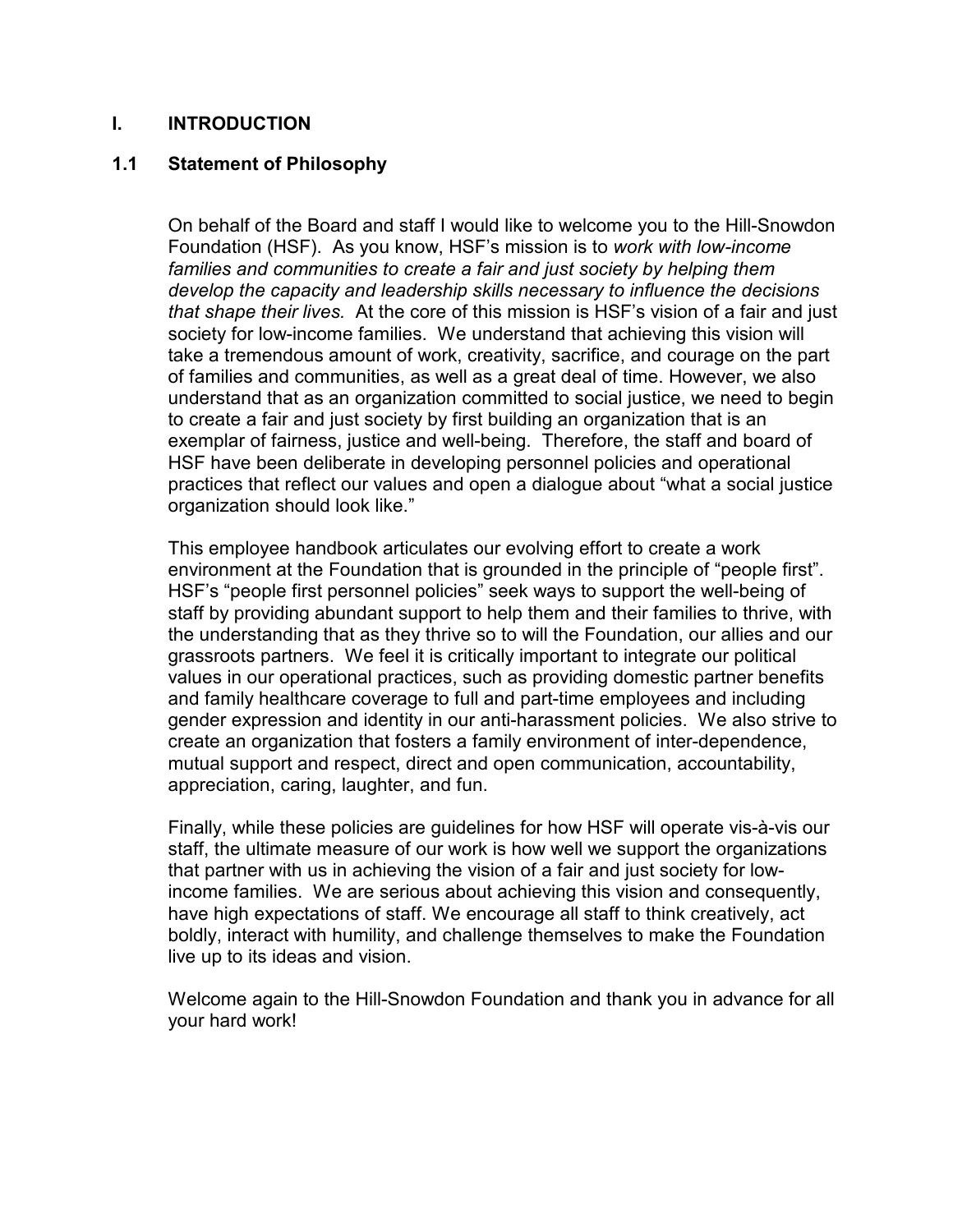### **1.2 At-Will Employment**

- a. Hill-Snowdon Foundation is an at-will employer. This Handbook does not constitute an employment contract, nor is it a guarantee of employment for any particular length of time. Employment with Hill-Snowdon is completely voluntary and may be terminated by either Hill-Snowdon or the employee, for any reason or no reason, with or without notice. Nothing contained in this Handbook is intended to alter the at-will nature of this employment relationship.
- b. The Executive Committee is responsible for overseeing policies and for passing recommendations for revisions to the Board for approval. Hill-Snowdon reserves the right to revise, supplement or rescind any of the policies, procedures and benefits described in the Handbook as it deems appropriate, in its sole and absolute discretion.

# **II. EMPLOYMENT POLICIES**

### **2.1 Equal Employment Opportunity**

Hill-Snowdon Foundation believes strongly in the need for and the value of diversity as part of any program for social change, and it strives to build and maintain a program that reflects this belief. Hill-Snowdon provides equal employment opportunities to all employees and applicants for employment without regard to race, color, religion, sex, sexual orientation, gender identity and expression, national origin, age, disability, marital status, personal appearance, familial status, matriculation, and political affiliation in accordance with applicable federal, state and local laws governing nondiscrimination in employment. This policy applies to all terms and conditions of employment, including, but not limited to, hiring, placement, promotion, termination, layoff, recall, transfer, leave of absence, compensation, and training in accordance with applicable law.

Each member of management is responsible for creating an atmosphere free of discrimination and harassment, sexual or otherwise. Further, employees are responsible for respecting the rights of their coworkers. Any employees involved in discriminatory practices will be subject to corrective action up to and including termination.

# **2.2 Anti-Harassment Policy and Complaint Procedure**

Hill-Snowdon is committed to maintaining a work environment that fosters harmonious, productive working relationships and encourages mutual employee respect. HSF is opposed to and will not tolerate any harassment toward any employee or applicant for employment based on that person's national origin, race, sex, age, or any other basis prohibited by law. This includes actions by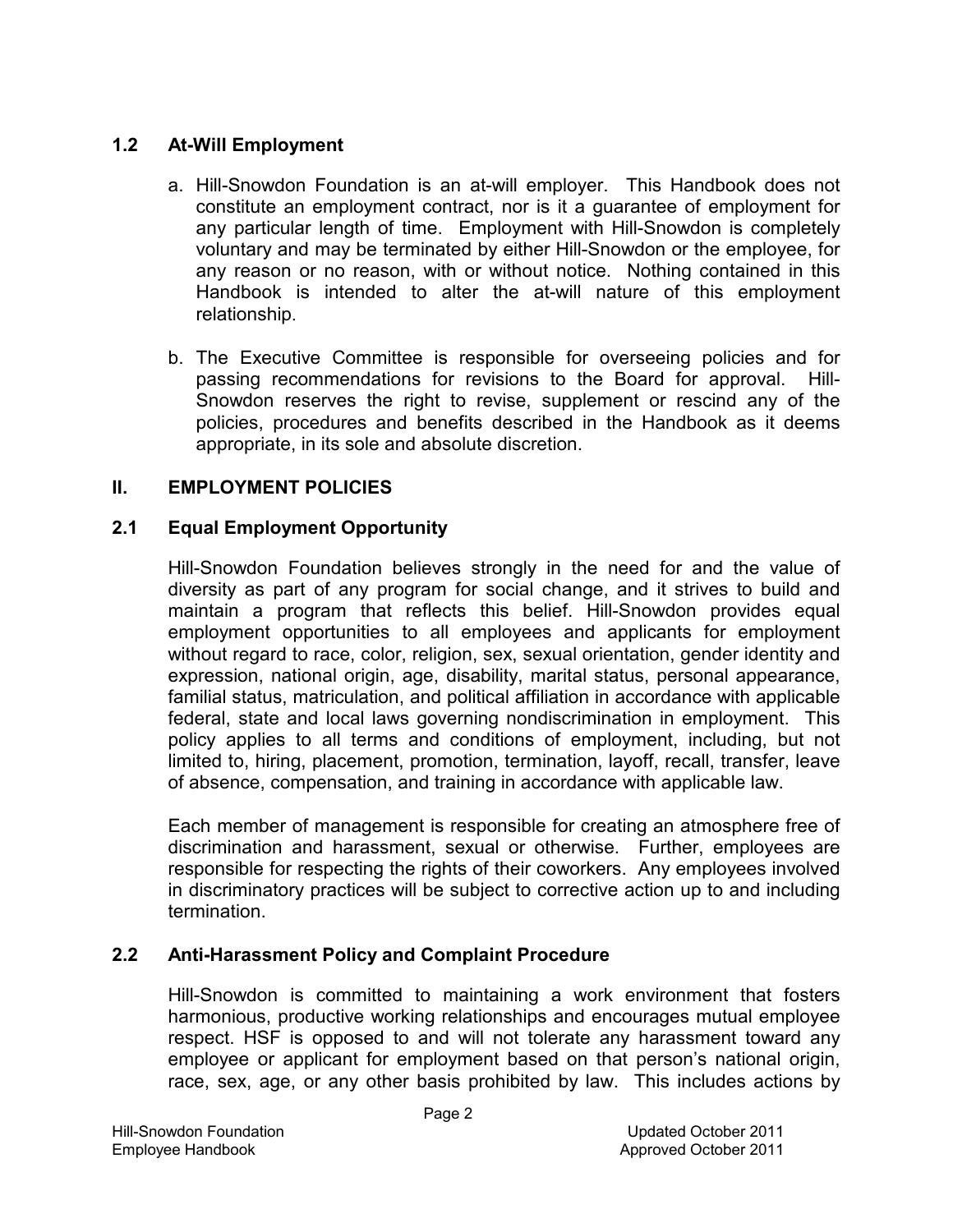other employees or outsiders with whom employees must deal in the course of their employment.

Prohibited harassment may take different forms and may be based on any of the different factors listed above. One specific form of harassment is sexual harassment. Prohibited sexual harassment may include unwelcome sexual advances, requests for sexual favors, and other verbal, physical or visual conduct of a sexual or otherwise offensive nature, especially where submission to such conduct becomes an implicit or explicit term or condition of employment; submission to or rejection of the conduct is used as the basis for decisions affecting an individual's employment; or such conduct has the purpose or effect of creating an intimidating, hostile or offensive work environment. Sexual harassment also includes: unwanted physical contact or conduct of any kind, including sexual flirtations, touching, advances, or propositions; verbal harassment of a sexual nature, such as lewd comments, sexual jokes or references, references to a person's body parts, and offensive personal references; demeaning, insulting, intimidating or sexually suggestive comments about an individual; the display in the workplace of demeaning, insulting, intimidating, or sexually suggestive objects, pictures, photographs; and demeaning, insulting, intimidating, or sexually suggestive written, recorded or electronically transmitted messages.

*Complaint Procedure*: Any employee who believes that he or she has been subjected to unlawful harassment or has witnessed conduct believed to be harassing, whether by a manager, coworker or a third party, should immediately report that conduct to the Executive Director. Alternatively, at the discretion of the employee and as the situation warrants, such incidents may be reported to the President of the Board of Directors. The incident(s) will be investigated promptly, and appropriate action will be taken to correct the situation. Employees are required to cooperate in any investigation.

Any employee who reports a concern of harassment, including sexual harassment, in good faith or who assists HSF with an investigation will not be subject to retaliation or reprisal. The offender will be subject to corrective action up to and including termination. Confidentiality of the report and all resulting investigations of the claim will be maintained to the fullest extent possible.

Given the seriousness of the consequences for the accused, a false charge is a severe offense that can result in disciplinary action against the complainant. False charges refer to cases where the accuser is using a harassment complaint to accomplish some end other than stopping harassment. It does not refer to charges made in good faith which cannot be proven.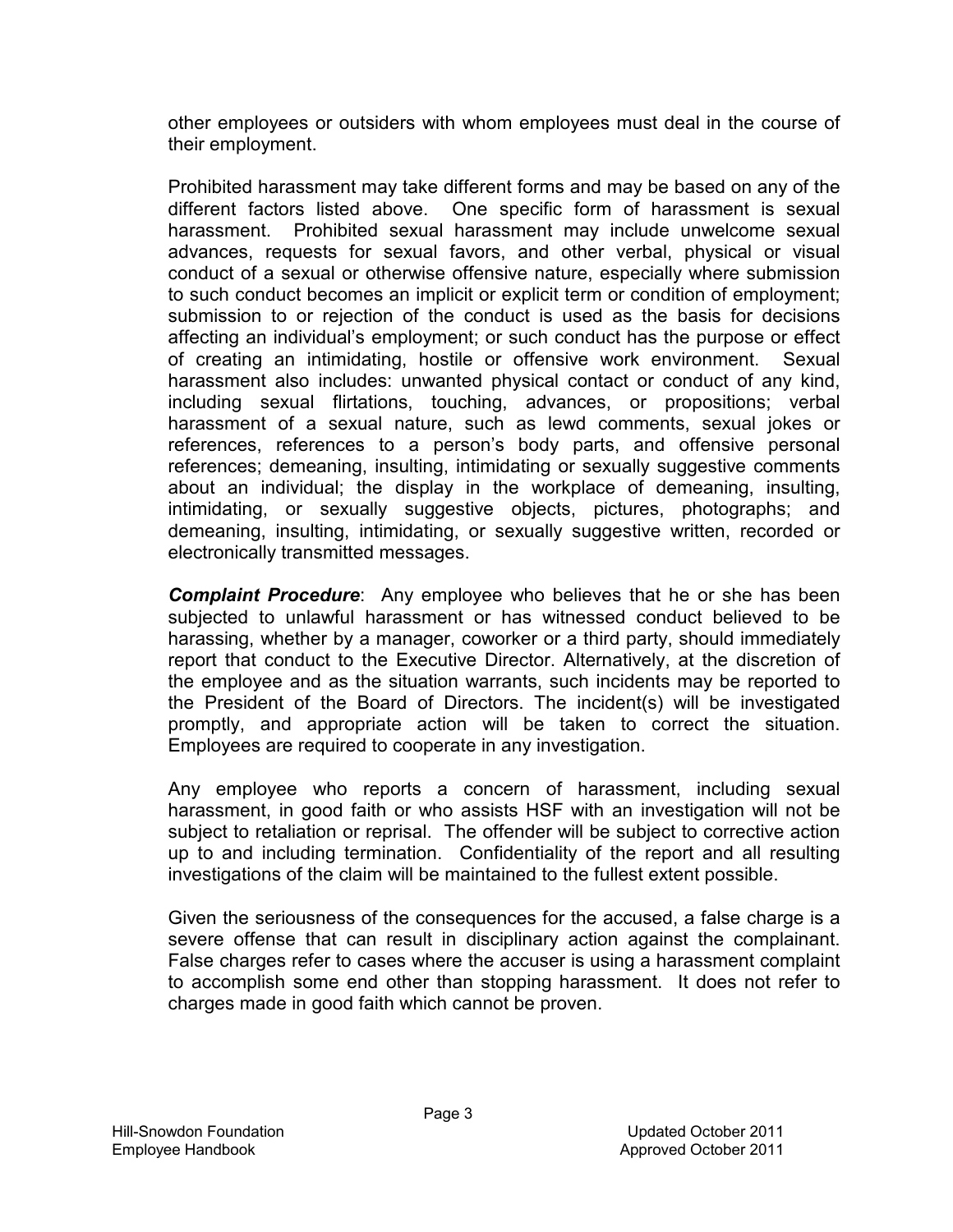## **2.3 Confidentiality and Non-Disclosure**

Certain materials and information gathered or created by Hill-Snowdon are confidential, including but not limited to: financial, health, and personal information related to the Board of Directors and staff. An employee, except for use in HSF's business, may not use such confidential material and information or divulge to any third party confidential information or materials without the permission of the Executive Director of Hill-Snowdon. All publicity, advertising, public documents, or publications involving or mentioning Hill-Snowdon Foundation must be approved by the Executive Director before being published or disseminated.

# **2.4 Inclement Weather and Emergency Closure Policy**

The Hill-Snowdon Foundation office follows the Federal Government for inclement weather and emergency closures. However, the employee is aware that office closures due to weather and emergency should not affect the employee's ability to work at home, unless school and day care closures affect an employee's ability to have child care in place during the work day. During weather and emergency closures, all employees who have signed a telecommuting agreement are encouraged but not required to telecommute while the office is closed. If the closure occurs on a Wednesday, employees are expected to be present in the DC office on the first work day after the inclement weather or emergency is resolved.

#### **2.5 Introductory Period**

New staff members are subject to an introductory period of 90 days from the initial date of hire unless otherwise specified. During this period, the staff person has an opportunity to become familiar with his or her job, co-workers and Hill-Snowdon. At the end of 90 days or shortly thereafter, the staff person meets with his/her immediate supervisor to discuss/evaluate the fit and performance during the introductory period. If the evaluation is below expectations, the employee will be discharged. If the evaluation is at or above expectations, generally the employee will begin regular employment. In some cases, where there is insufficient information to complete the determination, the introductory period will be extended as determined by the supervisor with specific goals to be met. However, successful completion of the introductory period does not create a contractual commitment to continued employment. Employment with HSF is "at will" in all cases.

# **2.6 Performance Evaluations**

After the introductory period and first year of employment, employees receive regular annual evaluations in September of each year; these reviews are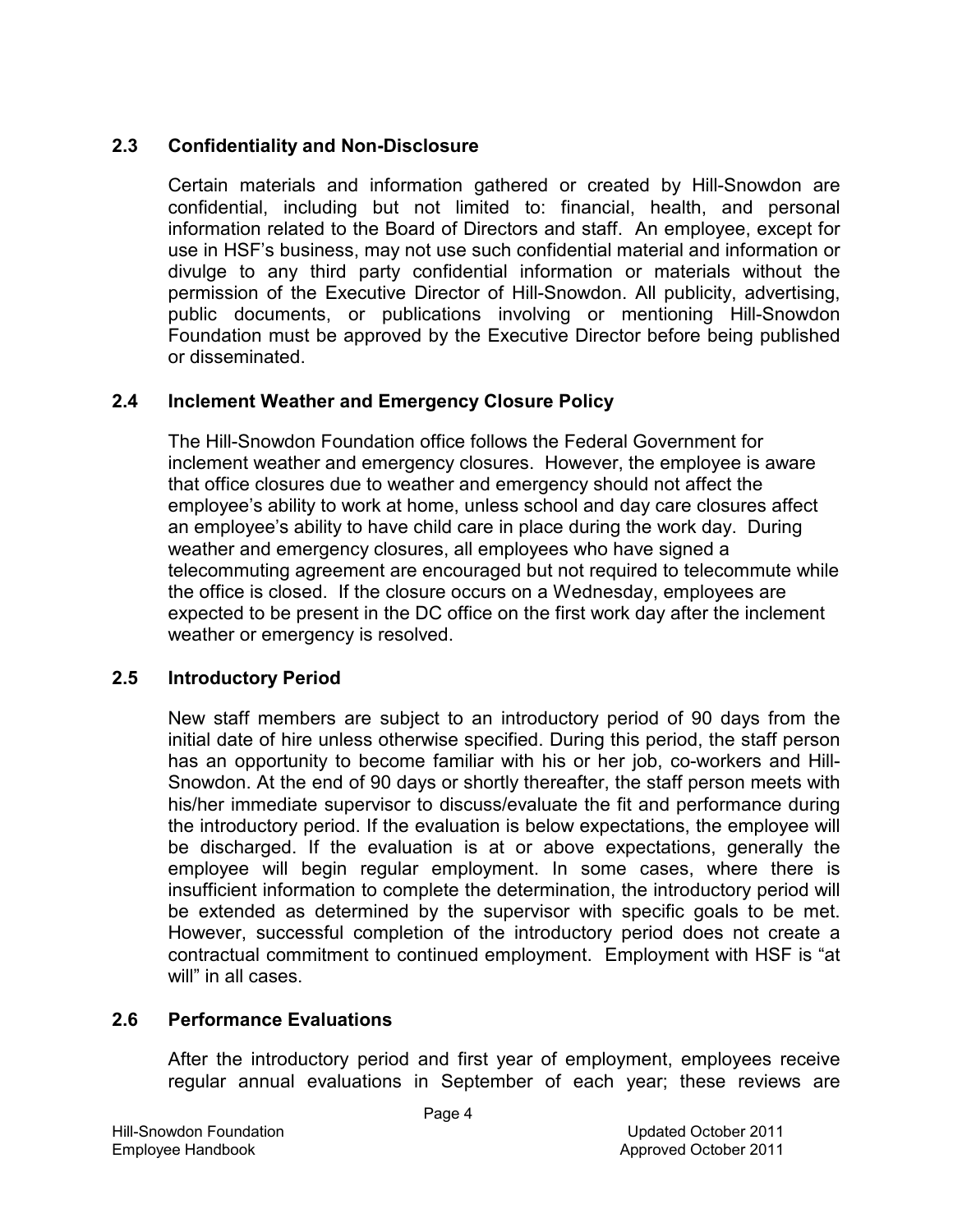conducted by the employee's immediate supervisor or other designee. Evaluations are based on the employee's overall performance in relation to his or her job responsibilities and his or her achievement of goals established in previous evaluations and/or workplans, and will also take into account the employee's conduct, demeanor, and record of attendance and tardiness. Fellow employees, as selected by the employee's supervisor, may be asked to also evaluate employees. Employees are asked to complete a self-evaluation that includes an evaluation of his or her strengths, challenges, and goals. Written reports of annual evaluations signed by both the employee and supervisor are to be submitted to the employee and included in the employee's personnel file.

An evaluation is not a contract or a commitment to provide a salary or other form of compensation adjustment, a promotion, a bonus, or continued employment. An evaluation is only one of several factors that HSF uses in making these and other employment decisions. Any comments made on an employee's evaluation, or statements made during discussions regarding the evaluation, or an employee's performance or future, should not be construed as a promise or guarantee, since circumstances may change in the future, including business conditions and an employee's performance.

#### **2.7 Personnel Files**

HSF maintains personnel files on each employee. These files contain documentation such as performance appraisals, beneficiary designation forms, and disciplinary warning notices. You may review your personnel file upon request. If you are interested in reviewing your file, please contact the Executive Director to schedule an appointment.

Employees who believe that any material in their own personnel pile is irrelevant, inaccurate or incomplete may submit a written request to the Executive Director (or for the Executive Director to the President of the Board) to revise the files accordingly. If the request is not granted, the employee may place a written statement of disagreement in the file and pursue the matter further using the regular grievance procedure.

To ensure that your personnel file is current at all times, notify your supervisor or the Executive Director of any changes in your name, telephone number, home address, marital status, number of dependents, beneficiary designations, the individuals to notify in case of an emergency, and so forth.

#### **2.8 Open Door Policy**

Misunderstandings or conflicts can arise and should be resolved before serious problems develop. Many incidents will resolve themselves naturally. However, should a situation develop that causes an employee concern, HSF encourages the employee to discuss the matter with his or her immediate supervisor or the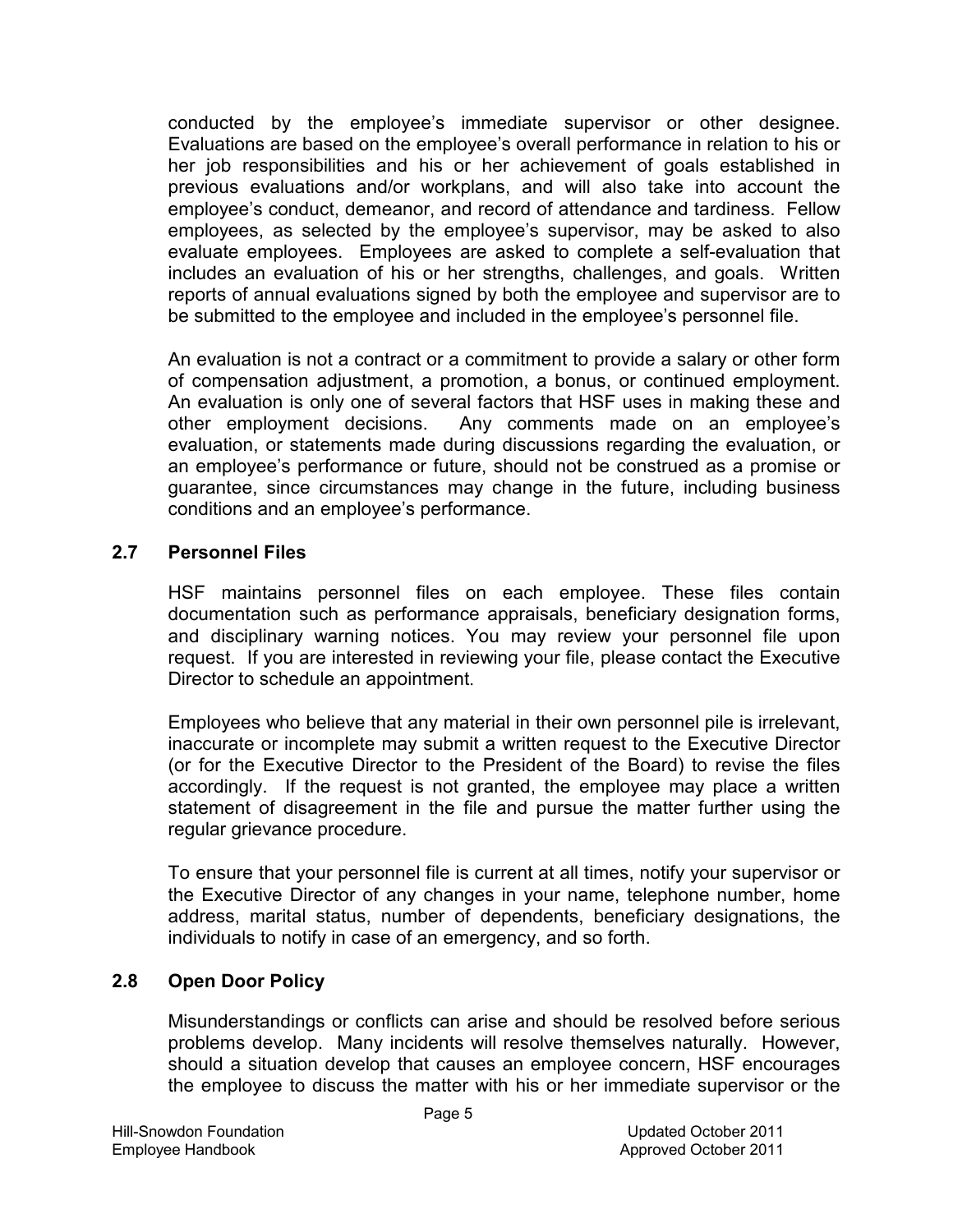Executive Director. These individuals will try to work out a satisfactory solution to the situation.

# **2.9 Partial Virtual Office and Telecommuting Policy**

All employees who telecommute and participate in the partial virtual office program under the telecommuting policy are required to sign a "Telecommuting Agreement" (attached), which is kept in the employee's personnel file.

# *Partial Virtual Office Program*

In an effort to consolidate physical office space and reduce costs, effective January 1, 2010, Hill-Snowdon Foundation is implementing a Partial Virtual Office program, wherein employees may work from a home office for up to all but one day each week and work in the DC office one day per week. The policies and procedures for this program are outlined in the telecommuting policy below. Employees are not required to participate in the partial virtual office program.

Each employee will undergo a 3-month trial period in the Partial Virtual Office program. At the end of this trial period, it is at the Executive Director's discretion to determine each employee's telecommuting schedule going forward. The Executive Director and the Director of Finance and Administration will confer on the status of the Executive Director's participation in the program. Decisions will be based on employees' performance and productivity telecommuting versus in the office during the trial period.

# *Telecommuting*

All employees (full-time and part-time) who have completed their introductory period and have signed a telecommuting agreement are eligible for telecommuting and participation in the partial virtual office program. Employees living outside the Washington DC area who negotiate telecommuting as part of their employment and who have signed a telecommuting agreement are eligible immediately upon employment.

# *Time Requirements*

Employees may telecommute all but one day per week. All DC-based employees will work in the DC office minimally on Wednesday of each week. Employees may opt to spend more than one day per week in the DC office if meetings and/or work are best handled from the DC office. The Executive Director may require employees to be in the DC office for a meeting or other purpose with a 48 hour email notice.

Employees who telecommute unexpectedly on Wednesdays due to the inclement weather policy (see section 2.4), sickness, child care, etc. are expected to work in the DC office on the next workday that such circumstances are not in effect.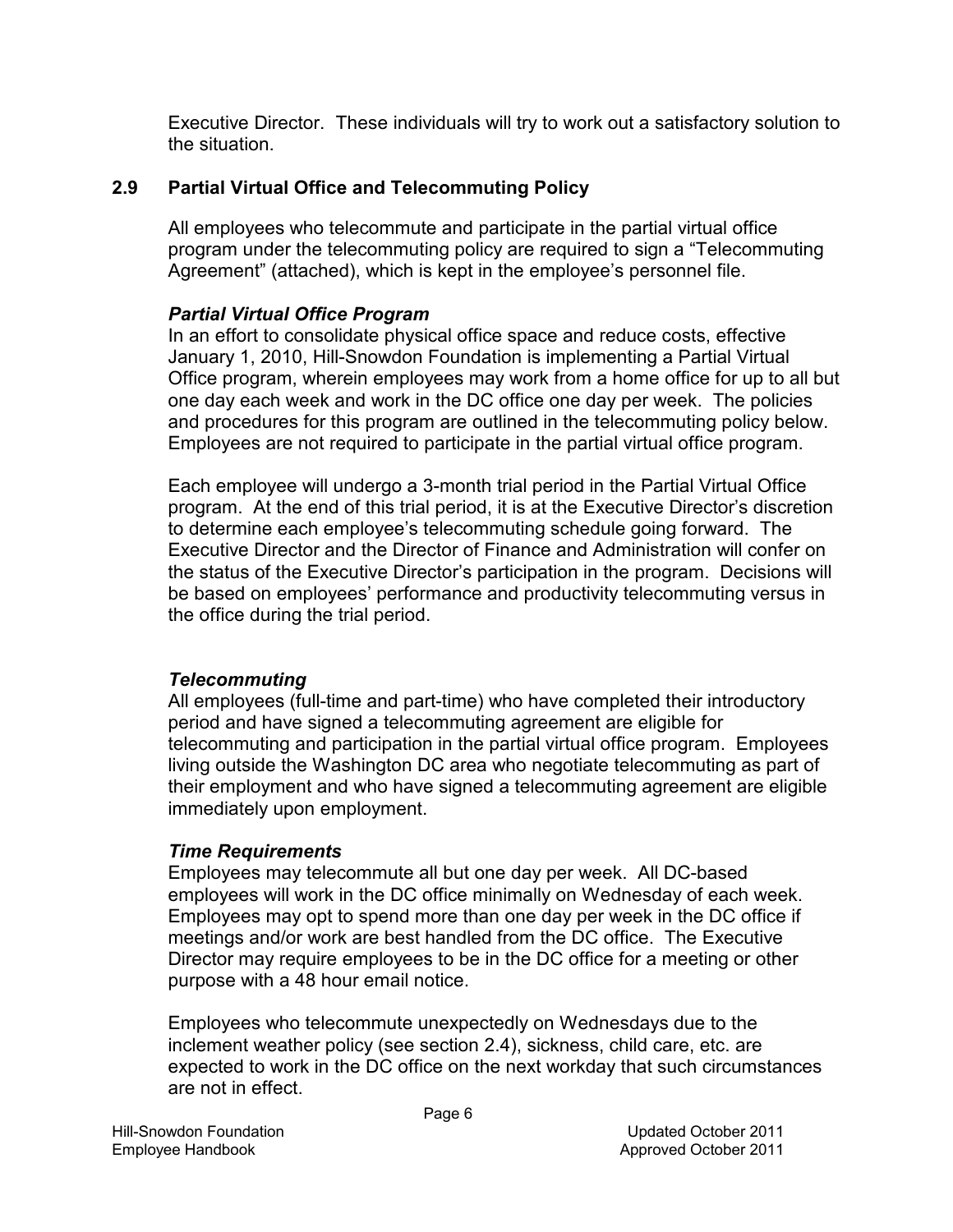Employees based outside the DC area will visit the office once a month on a twoday schedule that includes a Wednesday. Exceptions to this schedule are subject to approval by the Executive Director.

Employees will work the same work days and hours regardless of their work location. Employees are responsible for notifying other staff of changes to their schedules (i.e. late to start work, time away from the office, etc.) (see Office Communications section below for additional information)

#### *Office Communications*

Employees will be provided with a webcam and are required to establish a Skype account. Employees may communicate among each other using Skype, telephone, or email while telecommuting. Staff check-ins with the Executive Director will be held via Skype. Webcam privacy screens or other settings through Skype may be used by an employee to maintain privacy when not communicating via Skype or when unavailable.

Employees will keep all appointments and schedule time away from the office recorded in their Outlook calendars so that other staff may see when they are and are not available for Skype communication.

An employee will let the rest of the staff know via email when he/she is away from the office for a reason not recorded in his/her Outlook calendar (i.e. lunch, errand, etc.), similarly to the way employees typically extend that courtesy in an office by having a brief face-to-face communication.

When no staff are present in the DC Office on telecommuting days, the phone system auto attendant will route calls to each employee's extension, which will be set to forward calls to either a cell phone or other phone number provided by the employee. Employees may also be provided with an IP phone and will be expected to answer that phone and transfer calls during business hours as if he/she were in the DC office.

#### *Other*

Employees with requests for checks or letters that require the Executive Director's signature must make the request by 3:00pm on Tuesday to ensure that it can be processed during that business week. Checks will regularly be cut and all ED signatures will be obtained on Wednesdays. More time sensitive matters will be handled on a case by case basis between the Director of Finance and Administration and the Executive Director.

Employees based outside the DC area should seek a consistent and professional meeting space outside their homes. Employees may not use their home offices as meeting spaces.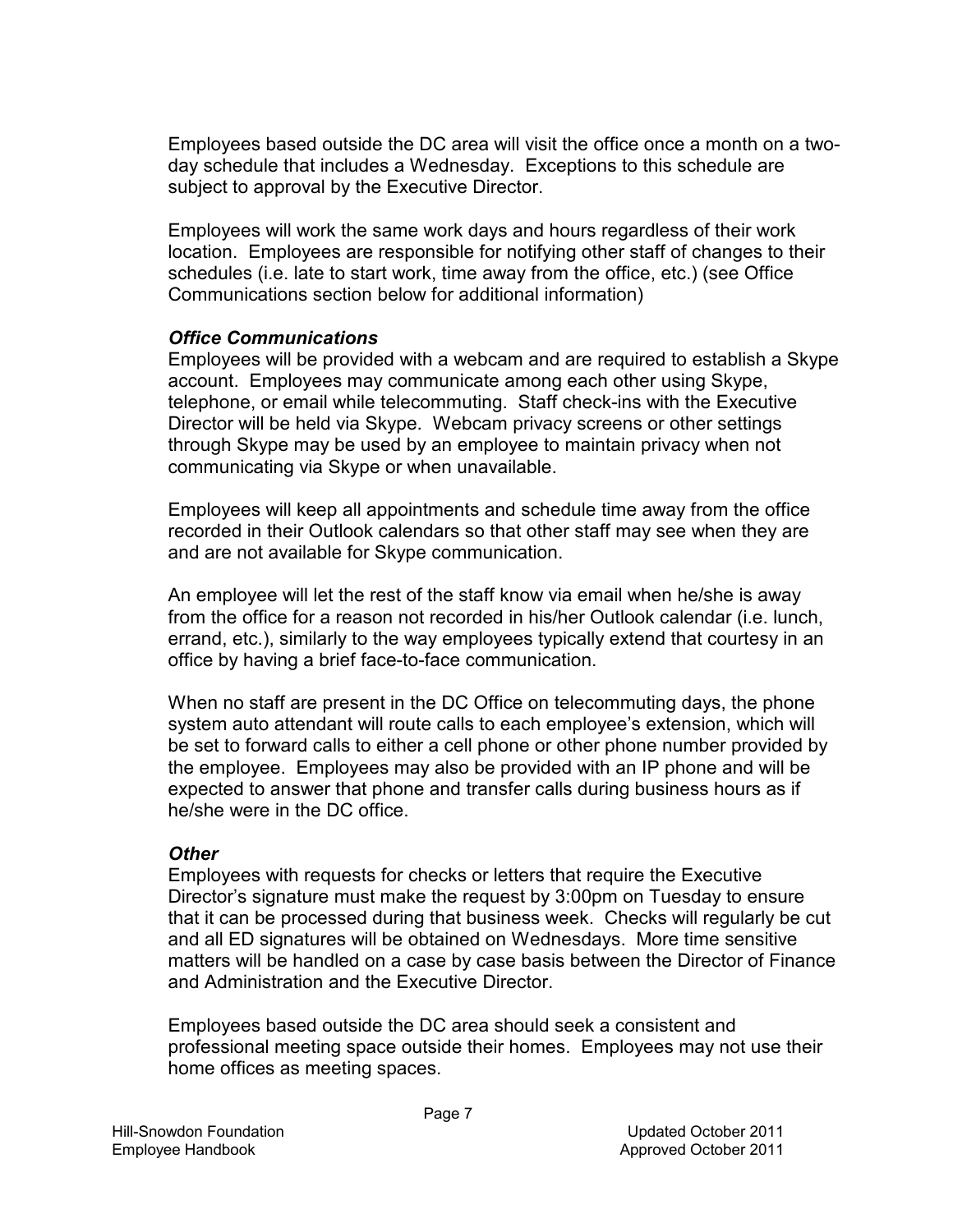Employees will be provided with a laptop computer and remote access to the HSF server. Any malfunctions of equipment or communications systems are to be immediately reported to the Director of Finance and Administration. In the event that she is unavailable, employees can contact the Executive Director. If the problem cannot be resolved by either of these individuals, employees may contact the HSF IT consultant to request remote support:

Joseph Edemeroh SysArc, Inc. Tel (240) 688-6658 jedemeroh@sysarc.com

### **2.10 Termination of Employment**

When an employee plans to resign voluntarily, he or she is encouraged to give at least one month notice to his/her supervisor. This will help facilitate a smooth transition of your work assignments to another employee or give HSF some time to hire a replacement. As mentioned elsewhere in the handbook, all employment relationships with HSF are on an at-will basis. Thus, although HSF hopes that our relationships with employees are long term and mutually rewarding, HSF reserves the right to terminate the employment relationship at any time, with or without cause or notice.

### **III. COMPENSATION POLICIES**

#### **3.1 Job Classifications**

HSF designates all staff positions as exempt or nonexempt. Nonexempt employees are employees who are required to be paid overtime at the rate of time and one half their regular rate of pay for all hours worked beyond 40 hours in a workweek, in accordance with applicable wage and hour laws. Exempt employees are employees who are not required to be paid overtime, in accordance with applicable wage and hour laws, for work performed beyond 40 hours in a workweek. Executives, professional employees and certain employees in administrative positions are typically exempt.

#### **3.2 Hours of Work**

- a. The regular office hours for HSF are Monday through Friday, 9:00 a.m. 5:00 p.m, and therefore, a regular work week is 40 hours per week. However, actual working hours for staff are flexible as long as they overlap with this time and are approved by the Executive Director. The regular work week begins on Monday and ends on Sunday for purposes of calculating overtime.
- b. Full-time equivalent (FTE) is based on 40 hours per week. Employees working more than 80% FTE each week are considered full-time. Employees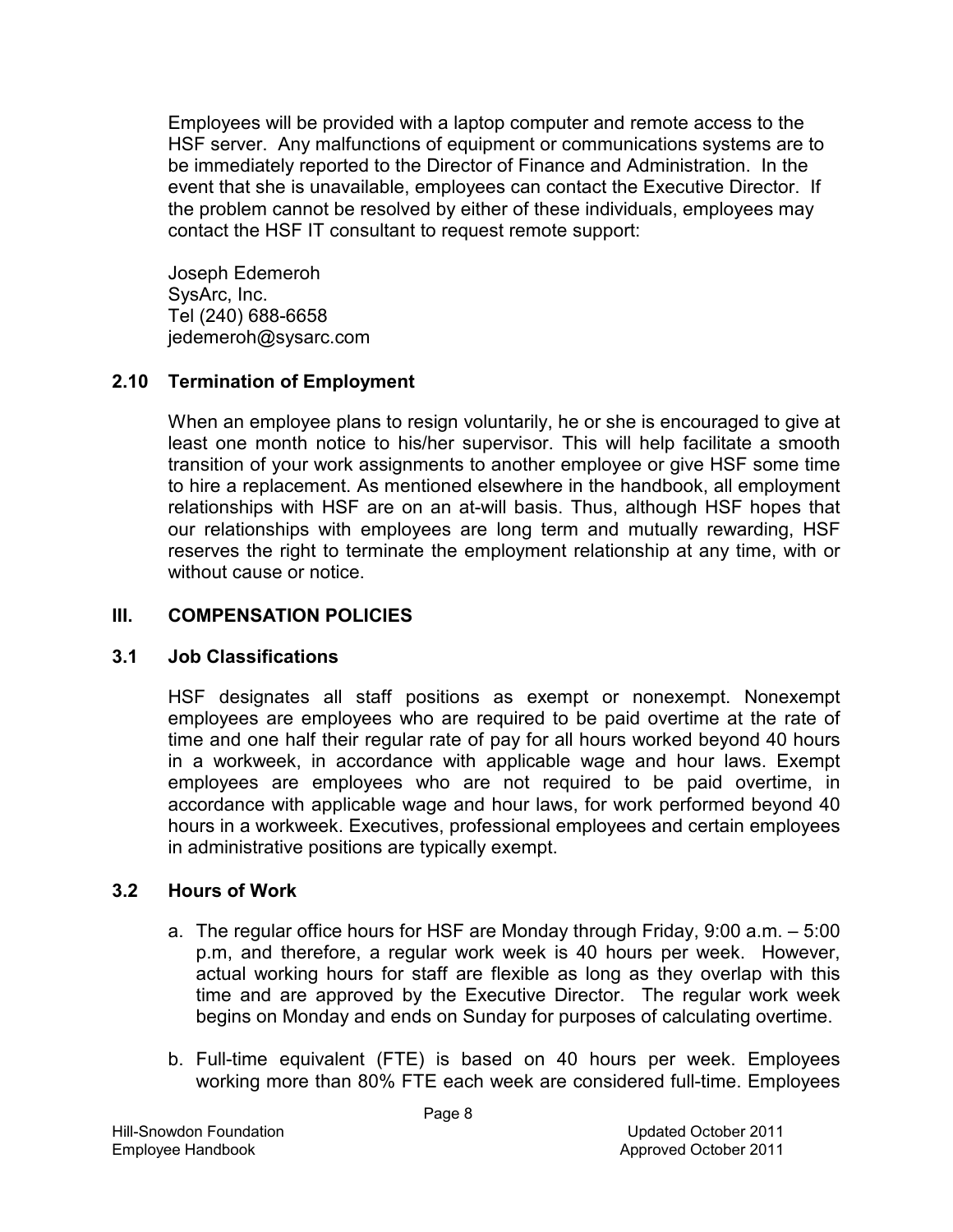working less than 80% full-time equivalent per week are considered part-time and arrange hours of work with their immediate supervisor.

c. All employees are required to submit a written request for vacation and other paid time off.

#### **3.3 Procedures for Pay**

Employees are ordinarily paid every two weeks on Friday. If a scheduled payday falls on a holiday, employees will usually be paid on the last working day prior to the regular payday. All required deductions, such as for federal, state, and local taxes, and all authorized voluntary deductions, will be withheld automatically from your paychecks.

#### **3.4 Compensation**

The Board of Directors, as recommended by the Executive Director and the Executive Committee, sets salaries and fringe benefits for all positions. HSF will try to provide an annual raise to all employees performing at a satisfactory level.

#### *Merit Increase Guidelines:*

HSF will consider merit based salary increases for its employees on an annual basis. The basis for determining any increase would be based on the annual evaluation process. The evaluation form has a quantitative element that specifies performance categories that will be tied to a specific numerical salary increase, if deemed appropriate. The performance categories are:

| Category                                                                                                                                                                                                                        | <b>Related Salary Increase</b>         |
|---------------------------------------------------------------------------------------------------------------------------------------------------------------------------------------------------------------------------------|----------------------------------------|
| <b>Consistently Exceeds Expectations</b><br>Reserved for exceptional, consistent<br>performance across multiple areas                                                                                                           | 6%                                     |
| <b>Exceeds Expectations</b>                                                                                                                                                                                                     | $4 - 5%$                               |
| Very good performance across multiple areas.<br><b>Meets Expectations</b><br>Satisfactory performance in primary work areas<br>or a balance of strong and weaker areas that<br>average out to overall satisfactory performance. | 3%                                     |
| <b>Below Expectations</b><br>Poor performance across multiple areas                                                                                                                                                             | 1-2% (corrective action required)      |
| <b>Consistently Below Expectations</b><br>Reserved for consistently poor performance<br>across multiple areas.                                                                                                                  | 0% (possible termination or probation) |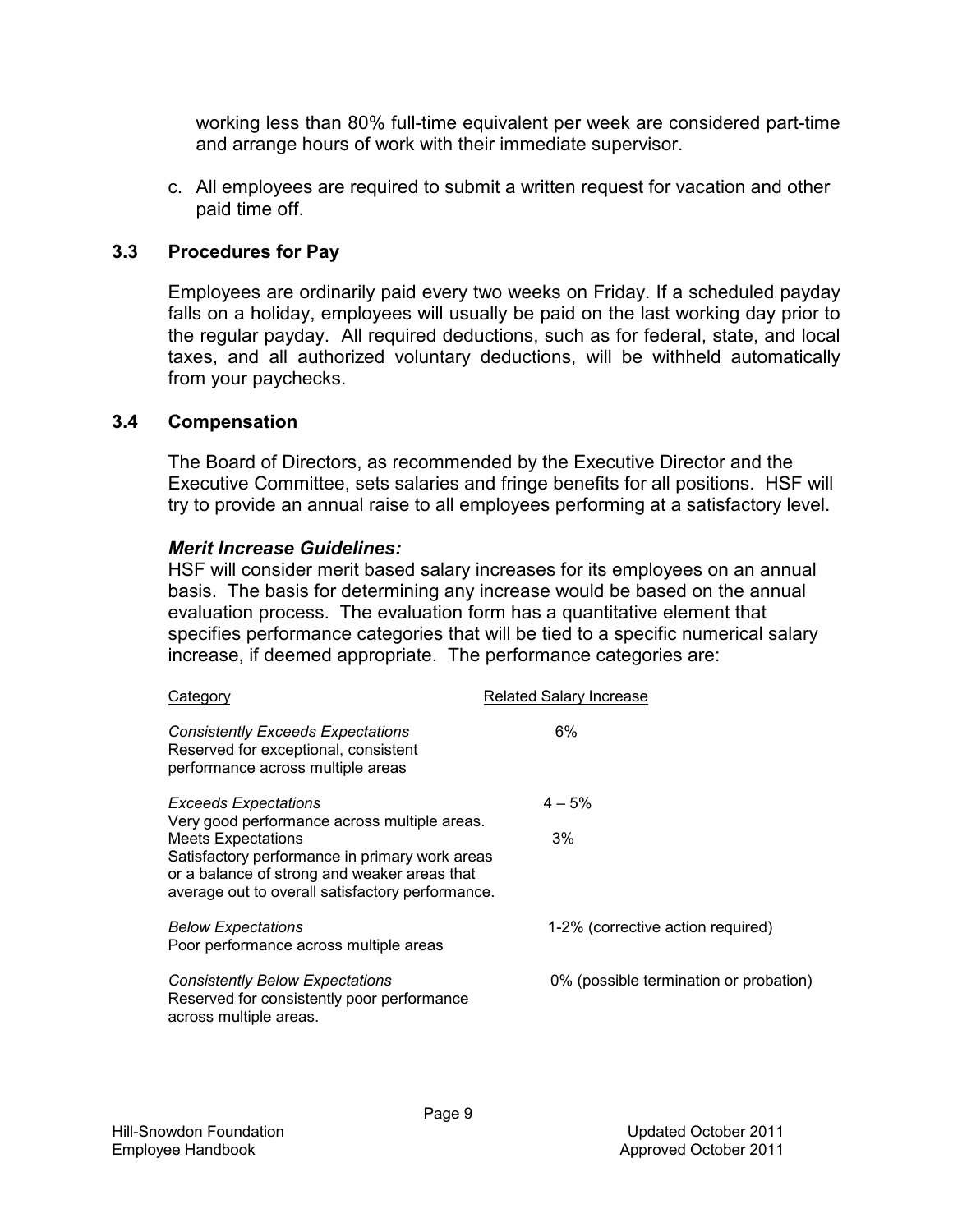#### *Bonus Pool Guidelines:*

HSF established an annual bonus pool for staff to be used in instances of unique and/or extraordinary contribution in any given year, above and beyond the regular duties of an employee. This bonus can be utilized in lieu of or in addition to a merit based increase, at the recommendation of the Executive Director and/or the direction of the Board.

### *Promotion Guidelines:*

In the event that a HSF employee is considered for a promotion, certain benchmarks must be met to attain the promotion

- The employee will have to be receive a performance review for his or her current responsibilities that Exceeds Expectations (as defined by the evaluation tool) and,
- The employee will have been evaluated by his or her supervisor to have successfully met the requirements for the new position

Compensation for the new position will be determined based on a combination of a review of salaries for comparable positions in similar organizations in similar regions and the staff person's experience level relative to the new position. Additionally, any salary increase will be capped at a maximum of 10% over the current salary level (i.e., 5-6% increase for performance in current job role and up to 5% increase attributable to the promotion, not to exceed 10%).

#### **3.5 Overtime**

Employees classified as nonexempt are eligible for overtime pay equal to one and one half times the employee's equivalent hourly rate for total hours worked in excess of 40 hours per week. All overtime must be approved in advance by the Executive Director. Employees classified as exempt are not eligible for overtime pay.

#### **3.6 Travel Expenses**

- a. Requests for reimbursement for work-related expenses should be: (1) made to the Director of Finance and Administration; (2) on the appropriate Hill-Snowdon form and supported by receipts, mileage logs, etc.; and (3) submitted within 30 days of the time they are incurred and never beyond the fiscal year end.
- b. Actual approved travel expenses will be reimbursed. Receipts are required for reimbursement. Allowable expenses include coach/economy airfare and trains, parking, hotels not in excess of \$300 per night, phone calls and ground transportation.
- c. Transportation: When an employee uses his or her own car during the course of his or her work, Hill-Snowdon reimburses the employee at the Federal rate of mileage reimbursement. (Mileage incurred in travel between home and office may not be charged.) Employees will be reimbursed for the actual cost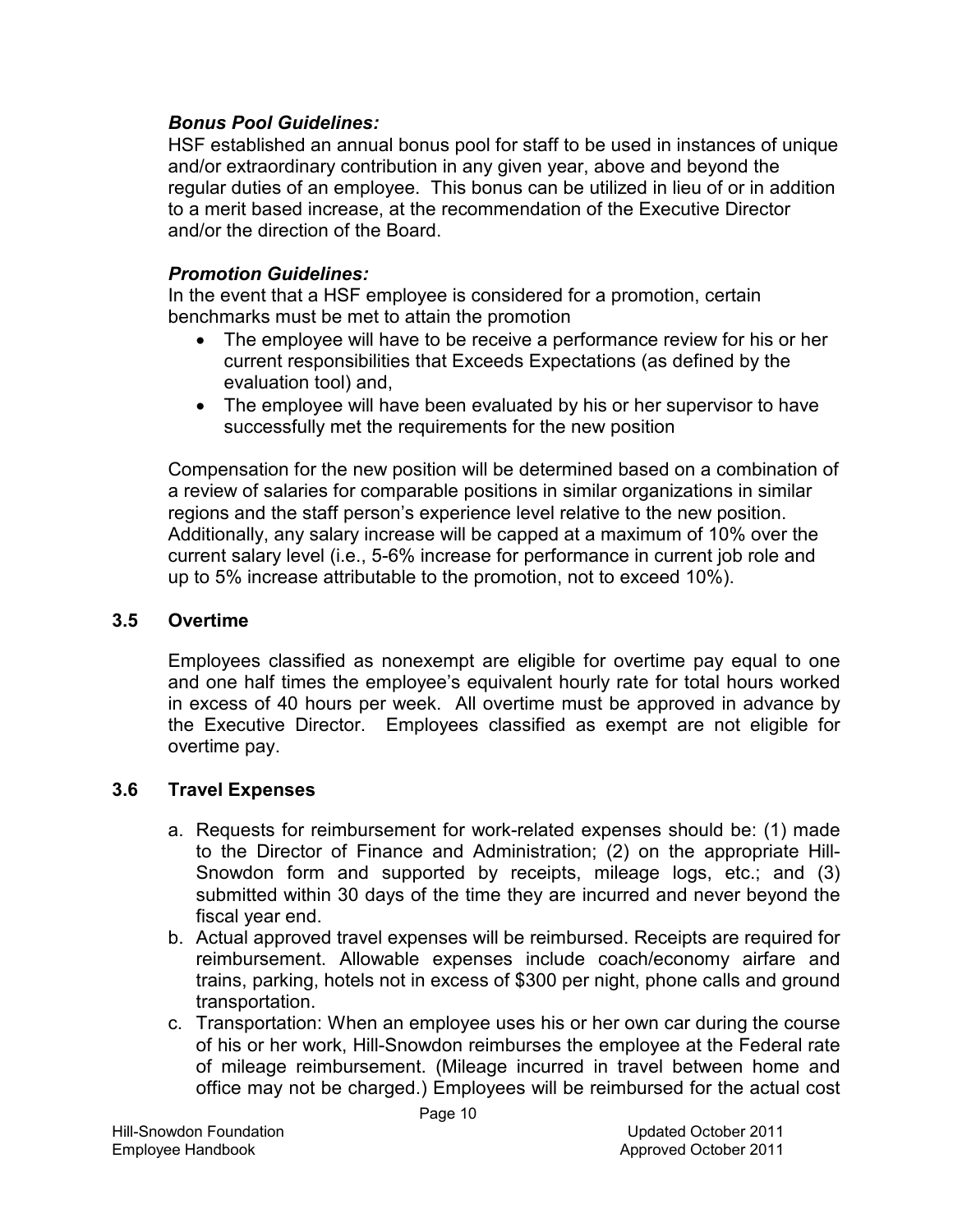of other travel expenses, such as airplanes, bus, train, taxi, etc., if supported by receipt and approved.

d. Staff, board and consultants are all entitled to be reimbursed for expenses as related to the performance of their duties and any approved activities associated with representing the organization. As part of this, Hill-Snowdon employees are entitled to reimbursement for the cost of meals and other incidentals. When a full day of travel is required, these expenses are not to exceed \$50 per day. If only part of a day of travel is required, expenses should not exceed a reasonable portion of the full-day allotment. In all cases, staff is expected to turn in receipts for all travel-related expenses.

### **IV. BENEFITS**

### **4.1 Introduction**

This section of the handbook highlights some features of HSF's benefit programs, which are described more fully in summary plan description booklets. If information in this handbook contradicts information in these summary plan descriptions, the summary plan descriptions shall govern in all cases. HSF reserves the right to amend or terminate any of its benefit programs or to require or increase employee premiums with or without advance notice at its discretion. For more complete information about any of our benefits programs, please contact the Executive Director.

# **4.2 Health Insurance**

- a. All full-time regular and part-time regular employees and their eligible dependents (as defined in the plan) are covered by HSF's group health insurance program. Coverage for eligible employees is effective on the first day of the month following the employee's initial date of employment. With respect to part-time employees (working 20 hours per week or more for three (3) consecutive months or more), HSF will pay a prorated amount of the health insurance premium at a percentage proportionate to the percent of time required for their regular work schedule, as set forth in paragraph c below. Coverage continues through the employee's last day of employment.
- b. Any employee who elects not to participate in HSF's health insurance plan must sign a waiver of insurance form, to be kept in his/her permanent personnel file.
- c. As described above, HSF provides access to health insurance coverage for all eligible regular employees, according to the plan that Hill-Snowdon Foundation has selected. Regular employees may elect to include their eligible dependents in their health coverage at their expense with Hill-Snowdon covering 100% of the value of the individual premium and 75% of the remaining family member coverage premium. Hill-Snowdon pays a prorated amount of the health insurance premium for a part-time employee; Hill-Snowdon covers 100% of the value of the individual prorated premium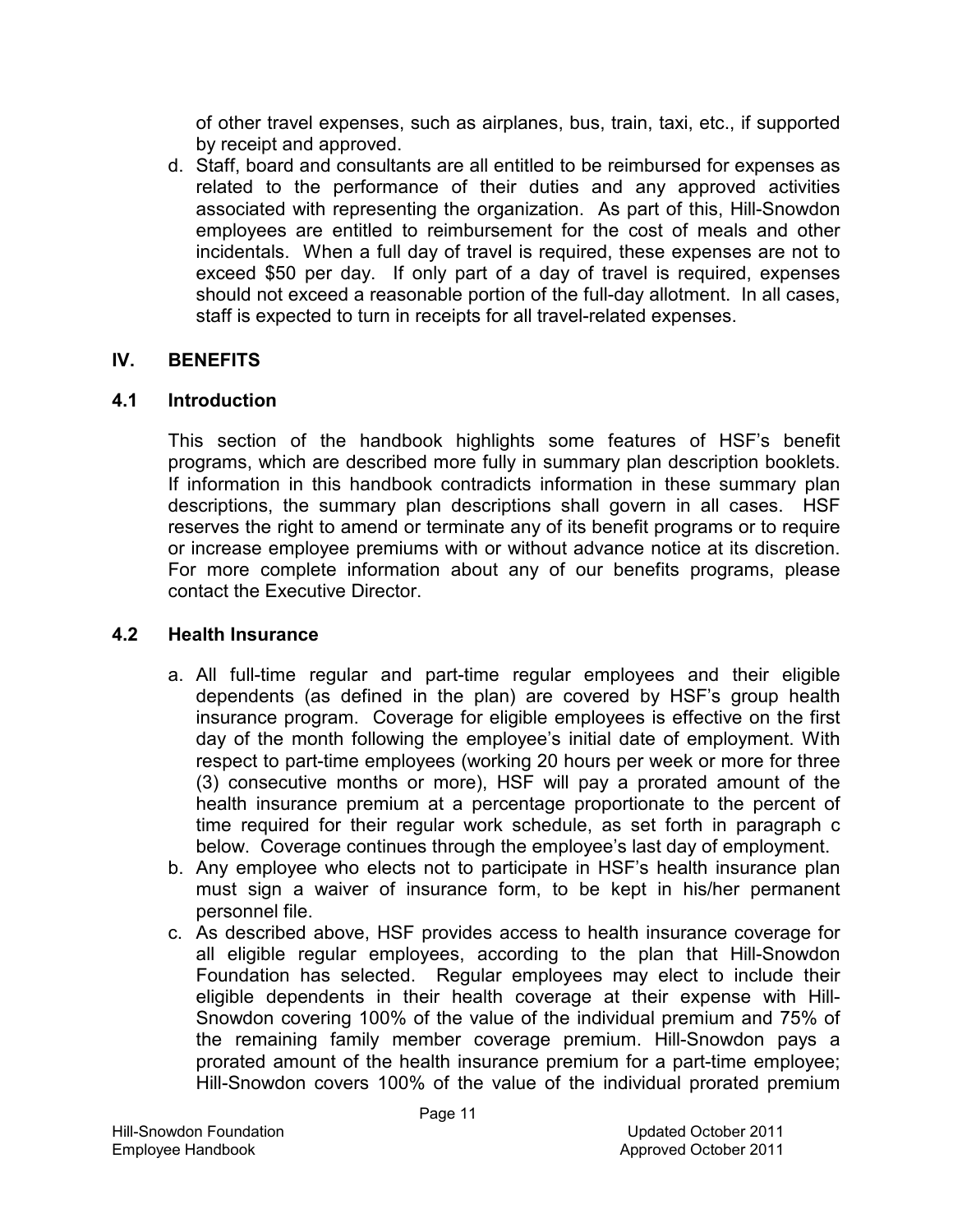and 75% of the remaining family member coverage prorated premium. After three (3) years of employment, Hill-Snowdon Foundation will pay 100% of family member premiums for full-time employees and 100% of prorated family member employees for part-time employees.

### **4.3 Dental Insurance**

- a. All full-time employees and their eligible dependents become eligible for dental insurance on the first day of the month following the employee's initial date of employment. Part-time employees (working 20 hours per week or more for 3 consecutive months or more) are also eligible for dental insurance, with Hill-Snowdon covering a prorated percentage of the premium amount. Coverage shall continue through the employee's last day of employment. Employees must be enrolled in the HSF health insurance plan in order to be eligible for dental insurance.
- b. Regular employees may elect to include their family members (as described above) in their dental coverage at their expense with Hill-Snowdon covering 100% of the value of the individual premium and 75% of the remaining family member coverage premium. Hill-Snowdon pays a prorated amount of the health insurance premium for a part-time employee; Hill-Snowdon pays 100% of the value of the individual prorated premium and 75% of the remaining family member coverage prorated premium. After three (3) years of employment, Hill-Snowdon Foundation will pay 100% of family member premiums for full-time employees and 100% of prorated family member employees for part-time employees. The cost of other dental services beyond provided coverage will be paid by the employee and determined by the dental insurance policy purchased by Hill-Snowdon.

# **4.4 Vision Care**

- a. Full-time employees and their eligible dependents become eligible for vision care on the first day of the month following the employee's initial date of employment. Part-time employees (working 20 hours per week or more for three (3) consecutive months or more) are also eligible for vision care, with Hill-Snowdon covering a prorated percentage of the premium amount. on a prorated basis. Coverage shall continue through the employee's last day of employment. Employees must be enrolled in the HSF health insurance plan in order to be eligible for vision insurance.
- b. Full-time employees may elect to include their family members (as described above) in their vision coverage at their expense with Hill-Snowdon covering 100% of the value of the individual premium and 75% of the remaining family member coverage premium. Hill-Snowdon pays a prorated amount of the health insurance premium for a part-time employee; for a part-time employee's family members Hill-Snowdon pays 100% of the value of the individual prorated premium and 75% of the remaining family member coverage prorated premium. After three (3) years of employment, Hill-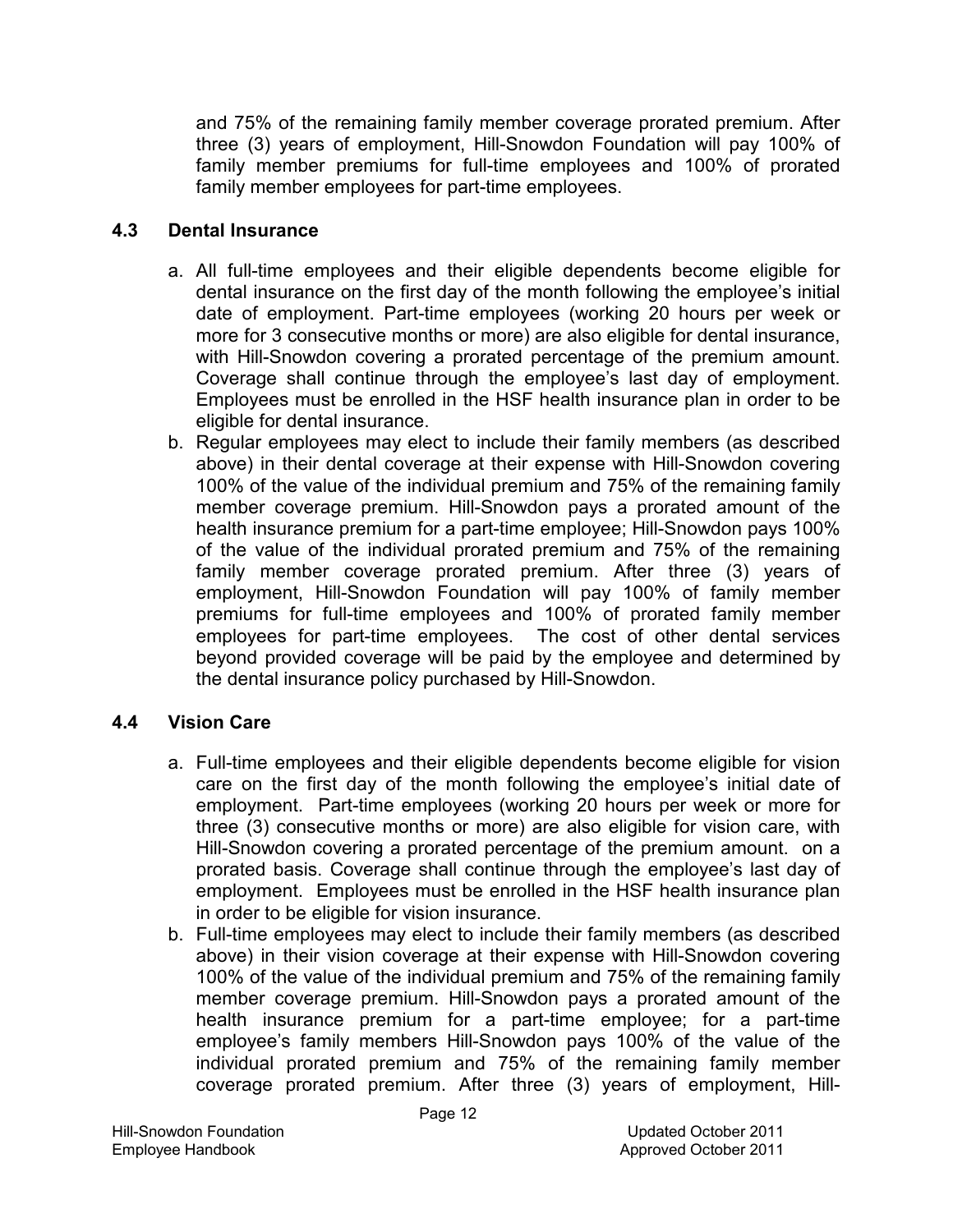Snowdon Foundation will pay 100% of family member premiums for full-time employees and 100% of prorated family member employees for part-time employees.

## **4.5 Other Benefits**

- a. Tuition reimbursement for each full-time regular employee may be provided up to \$3,000 per year. Part-time employees will be provided tuition reimbursement at a fraction of \$3,000 per year based on the percentage of the employee's full-time equivalent. The purpose of tuition reimbursement is to allow employees to pursue interests or engage in activities that will contribute to the employee's professional development. The use of this tuition reimbursement by each employee will be submitted in writing and approved by the Executive Director. Tuition reimbursement shall be offered only if there are sufficient organizational funds in the budget.
- b. Hill-Snowdon Foundation will establish a Flexible Spending Account (FSA) and Premium Only Plan (POP). The FSA allows employees to pay dependent care expenses and medical bills not covered by their insurance with pre-tax dollars. The POP allows employees to make their contributions to group health and dental insurance with pre-tax dollars. Hill-Snowdon Foundation will make an annual contribution to the Flexible Spending Account on behalf of the employee at the following levels:

| Managerial     | \$2,000 |
|----------------|---------|
| Program        | \$3,000 |
| Administrative | \$3,000 |

Contributions to the FSA for part-time employees are prorated. Any limitations on contributions are in accordance with Federal law.

- c. Employees are eligible to receive Metro Benefits (Rail, Bus and/or Parking) directly through Hill-Snowdon Foundation using pre-tax dollars through the SmartBenefits/Metrochek program. Elections up to Federal limits for Metrorail/bus and for Metro parking may be made pre-tax if paid by the employee. Employees may elect to have these costs deducted from payroll or to use Hill-Snowdon funds to cover the costs (see below).
- d. Employees may choose to waive their use of all or part of the FSA employer contribution and use the funds instead for transportation/commuting costs, heath club memberships, and other well-being classes (i.e. Yoga/Meditation, Martial Arts, Dance, and Nutrition/Weight Management). With the exception of the Federal limits per month for Metro fare and parking, reimbursement of the expenses listed above will be taxable income. Reimbursements may be claimed each year in the month of December, and employees choosing to waive use of any portion of their FSA employer contribution must sign a waiver that obligates them to repay any overspent funds (all annual reimbursements from FSA employer contributions and above expenses combined cannot total more than allotted annual FSA employer contribution amount).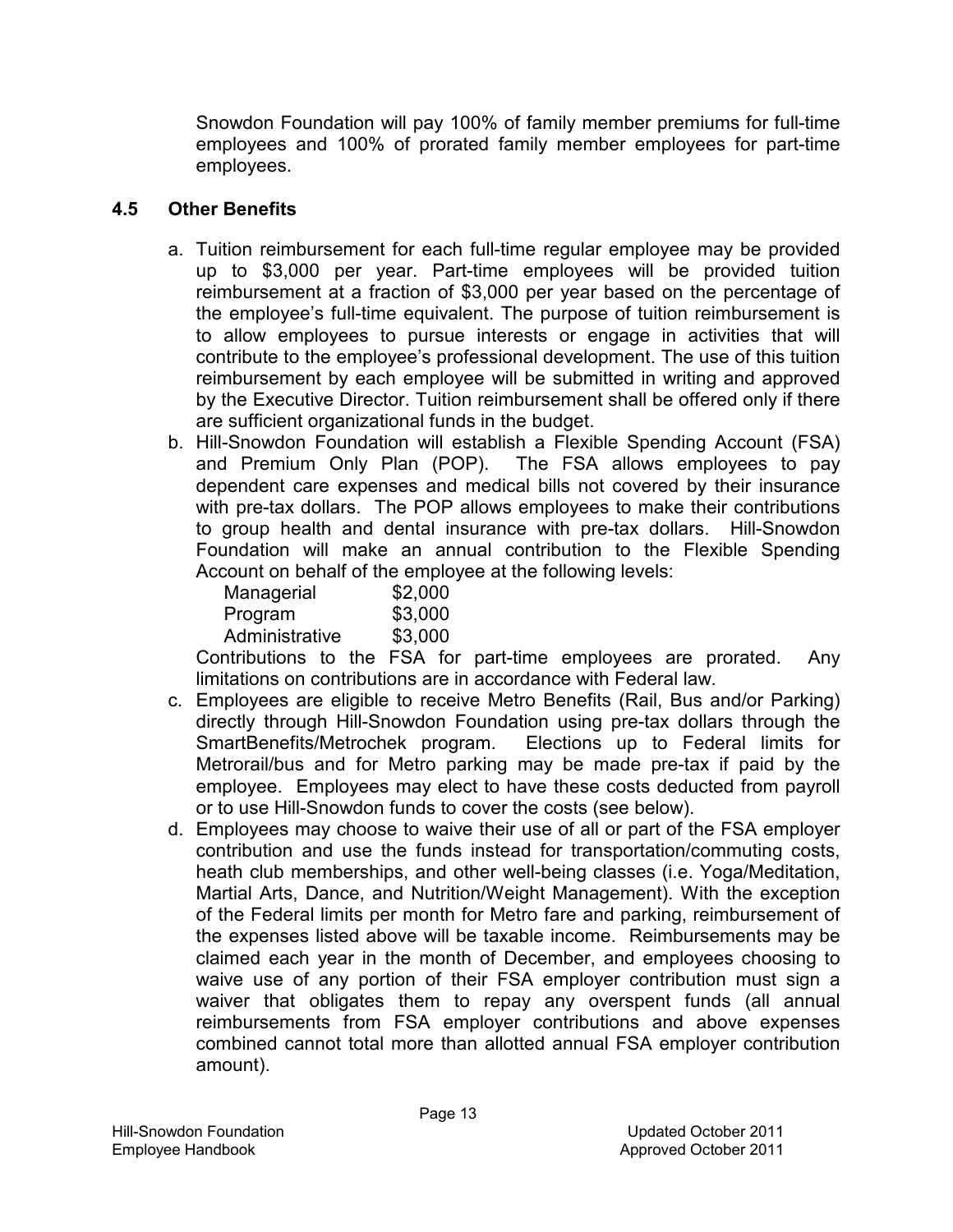e. All employees are entitled to participate in an Employee Matching Grant program, whereby Hill-Snowdon matches any employee contribution to an accepted 501(c)(3) organization for up to \$4,000 per year for full-time and up to \$2,000 for part-time staff. Actual amounts are based on annual budget allotments.

# **4.6 Retirement**

- a. Hill-Snowdon provides a 403(b) pension plan for regular full- and part-time staff. Hill-Snowdon begins its contributions to the plan 12 months after the employee's initial date of employment; employees can contribute to the plan immediately.
- b. Beginning 12 months after the employee's initial date of employment, Hill-Snowdon contributes monthly an amount equal to 5% of the employee's monthly gross salary. In addition, an employee can elect to make a personal contribution to their pension plan.

# **4.7 Disability**

Hill-Snowdon full-time regular employees become eligible for short-term and long-term disability insurance 30 days after the employee's initial date of employment. Coverage shall continue through the employee's last day of employment. Hill-Snowdon covers 100% of premiums for full-time employees.

#### **4.8 Salary Continuation Plan**

Hill-Snowdon has established a salary continuation plan to supplement its paid sick day policy, short-term disability insurance program (where applicable), and workers' compensation program. Under this plan, full-time regular employees who have completed at least six months of continuous service may be eligible for salary continuation benefits for the period of an absence resulting from illness or injury that extends beyond five consecutive workdays. Any payments you may be entitled to receive under this program are offset by any amounts received from our short-term disability or workers' compensation insurance programs.

Accrual of benefits is based on the following schedule:

| <b>Length of Employment</b> | Weeks of Full Pay in Any 12-Month Period |
|-----------------------------|------------------------------------------|
| Less than 6 months          | 0                                        |
| 6 months to 1 year          | 2                                        |
| 1 but less than 2 years     | 4                                        |
| 2 but less than 3 years     | 8                                        |
| 3 but less than 4 years     | 12                                       |
| 4 but less than 5 years     | 18                                       |
| Over 5 years                | 26                                       |
|                             |                                          |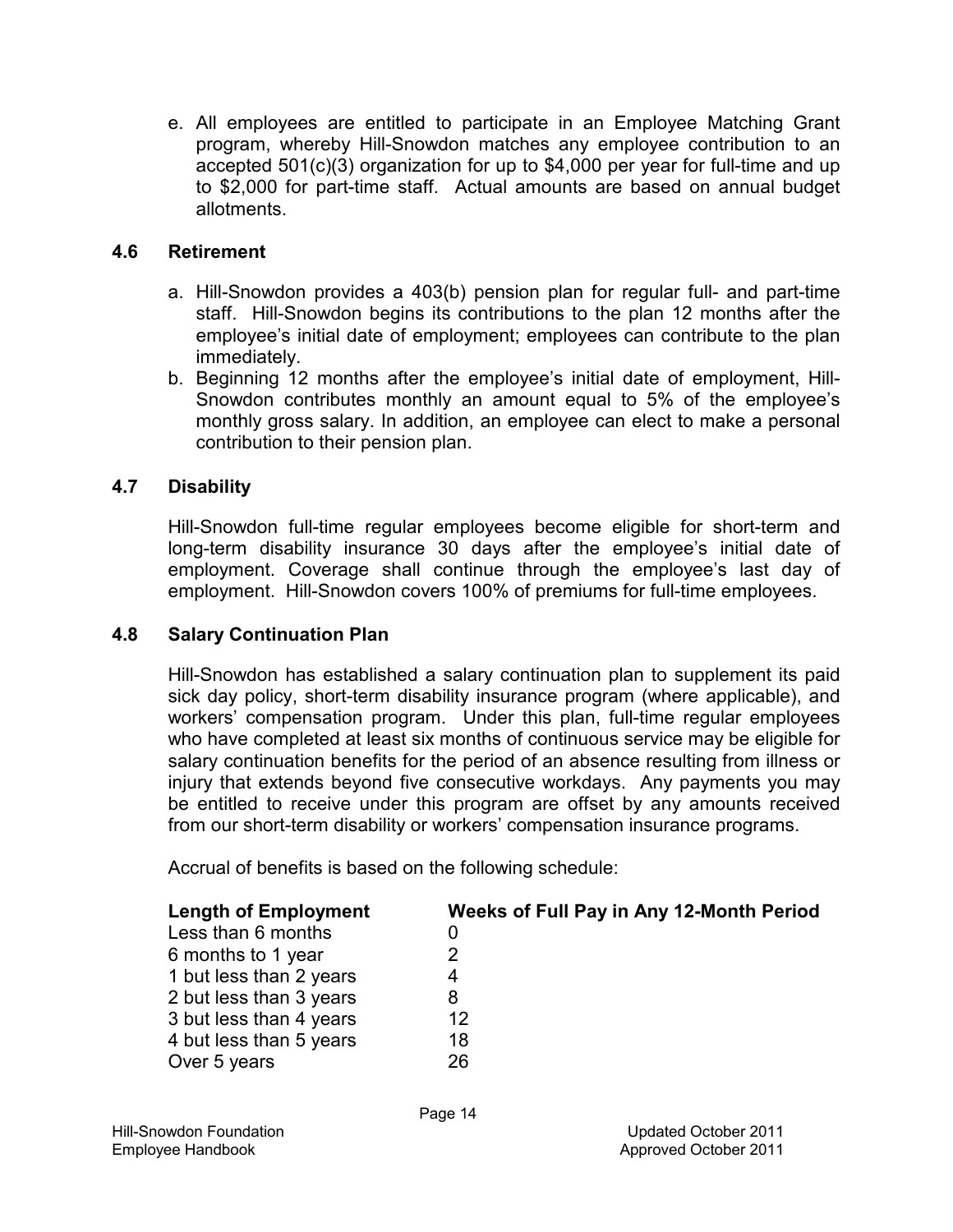To qualify for benefits, you must apply for and be granted a formal medical leave of absence (see family and medical leave policy for details) and provide your supervisor with a statement from your physician verifying your disability and your expected date of return. In addition, HSF reserves the right to require that you be examined by a company-designated physician at any time at its discretion. To be eligible for continued benefits under this policy, you must provide additional physician's statements once every 30 days, or more frequently if requested, attesting to your continued disability and inability to work.

No benefits are payable under this program if your illness or injury is connected to work you do for another employer. The receipt of benefits under this program is not to be construed as a guarantee of employment for any specific duration. The cost to provide salary continuation benefits is currently paid completely by HSF.

### **4.9 Life Insurance**

Hill-Snowdon full-time regular employees become eligible for life insurance 30 days after the employee's initial date of employment. Eligibility is also subject to a physical examination required by the insurance carrier for any employee with an annual salary above \$90,000. Coverage shall continue through the employee's last day of employment. Hill-Snowdon covers 100% of premiums for full-time employees.

# **V. VACATIONS AND OTHER LEAVE**

# **5.1 Vacations**

Employees may take paid vacation according to the following schedule: A fulltime employee with tenure of one year or less is entitled to fifteen days of paid vacation time, which is accrued on a monthly basis. This vacation leave may not be taken before the employee's successful completion of the introductory period after his or her initial date of hire. However, after that period, an employee may use up to their entire accrued vacation time. A full-time employee in the second year of employment still earns 15 days of vacation per year; and in the third year of employment and thereafter employees earn 20 days of vacation per year. Part-time employees earn vacation time at a rate proportional to their time working compared to a full-time equivalent. If part of the vacation time taken by an employee falls on a holiday or weekend, that day does NOT count against an employee's vacation time. Employees may not accumulate vacation days in excess of 10 days (prorated for part-time employees) beyond the annual entitlement (based on employee anniversary date). Employees are strongly urged to take vacations each year.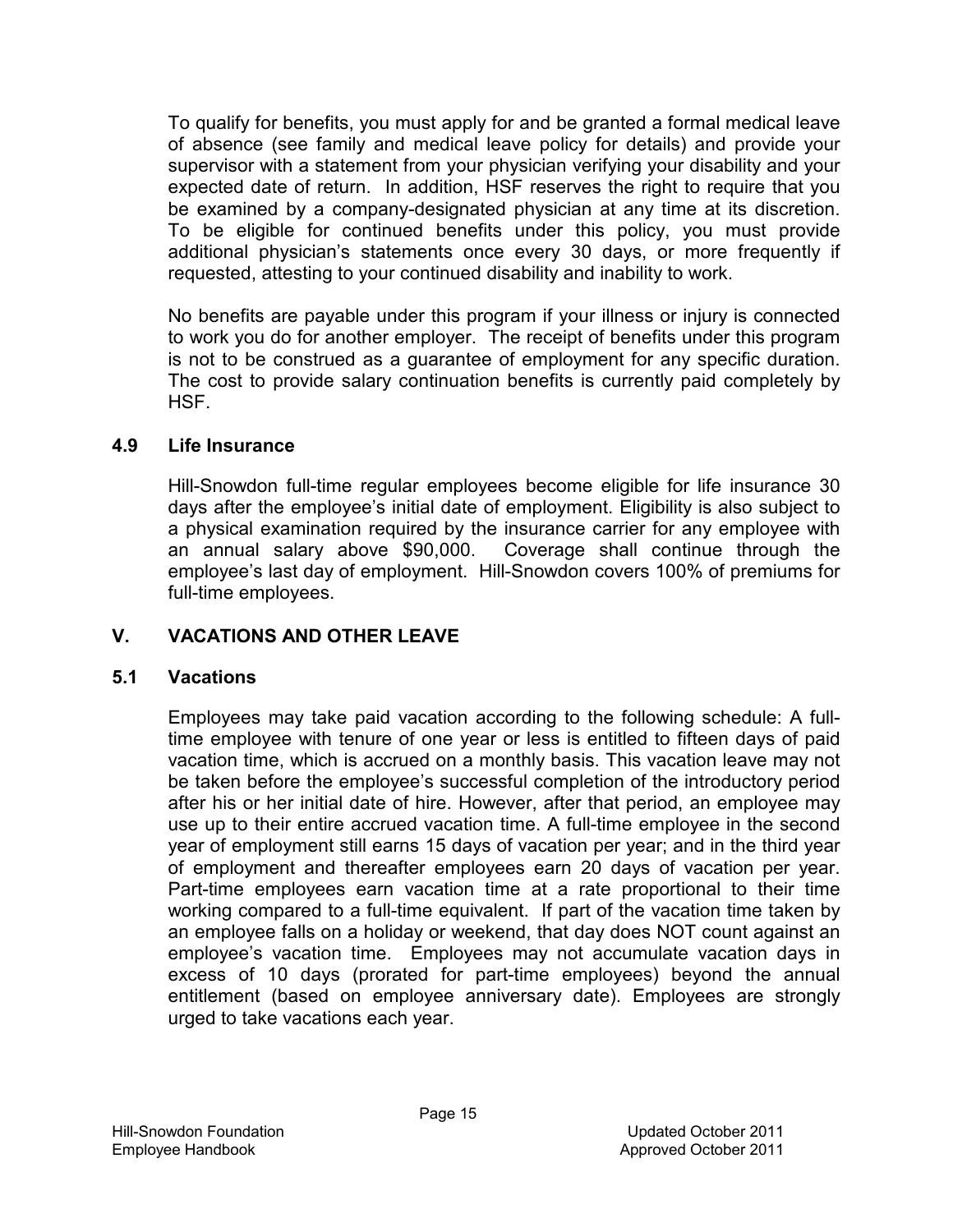In all cases, scheduling of vacations is at the employee's written request, with the approval of the Executive Director, but only after three months of employment, and with at least two weeks advance notice to Executive Director.

A maximum of four months of combined paid leave/vacation/sabbatical time is allowed in any 12-month period for an employee.

Upon termination of employment, employees are to be paid for all earned but unused vacation time.

# **5.2 Holidays**

- a. The following days will be observed as paid holidays for Hill-Snowdon staff, with two optional days to be arranged between staff person and the Executive Director. If an employee works on a holiday, the employee is eligible to take another day off within a week of the holiday.
	- New Years Day
	- **Martin Luther King's Birthday**
	- President's Day
	- **Memorial Day**
	- **Independence Day**
	- **Labor Day**
	- $\blacksquare$  Thanksgiving Day + Day after
	- Christmas Day
	- Optional Days (choice of two) Columbus / Indigenous peoples Day Election Day Day before or day after Christmas Other Religious Holiday
- b. If a holiday falls on a regular workday, part-time employees are entitled to it; if it falls on a non-working day, they are not.
- c. Contract employees are not compensated for holidays.

# **5.3 Sick/Safe Leave**

- a. Full-time salaried employees earn sick/safe leave at the rate of one day per month employed. Part-time salaried employees earn sick/safe leave at the appropriate proportion of the full-time rate.
- b. Employees become eligible for sick/safe leave after their hire date.
- c. Sick/safe leave may be accumulated from year to year up to a limit of 10 days earned but not taken. Upon termination of employment, employees will not be paid for earned but unused sick/safe leave. However, if an employee is rehired within 12 months of termination, previously accrued sick/safe leave will be reinstated and available for immediate use.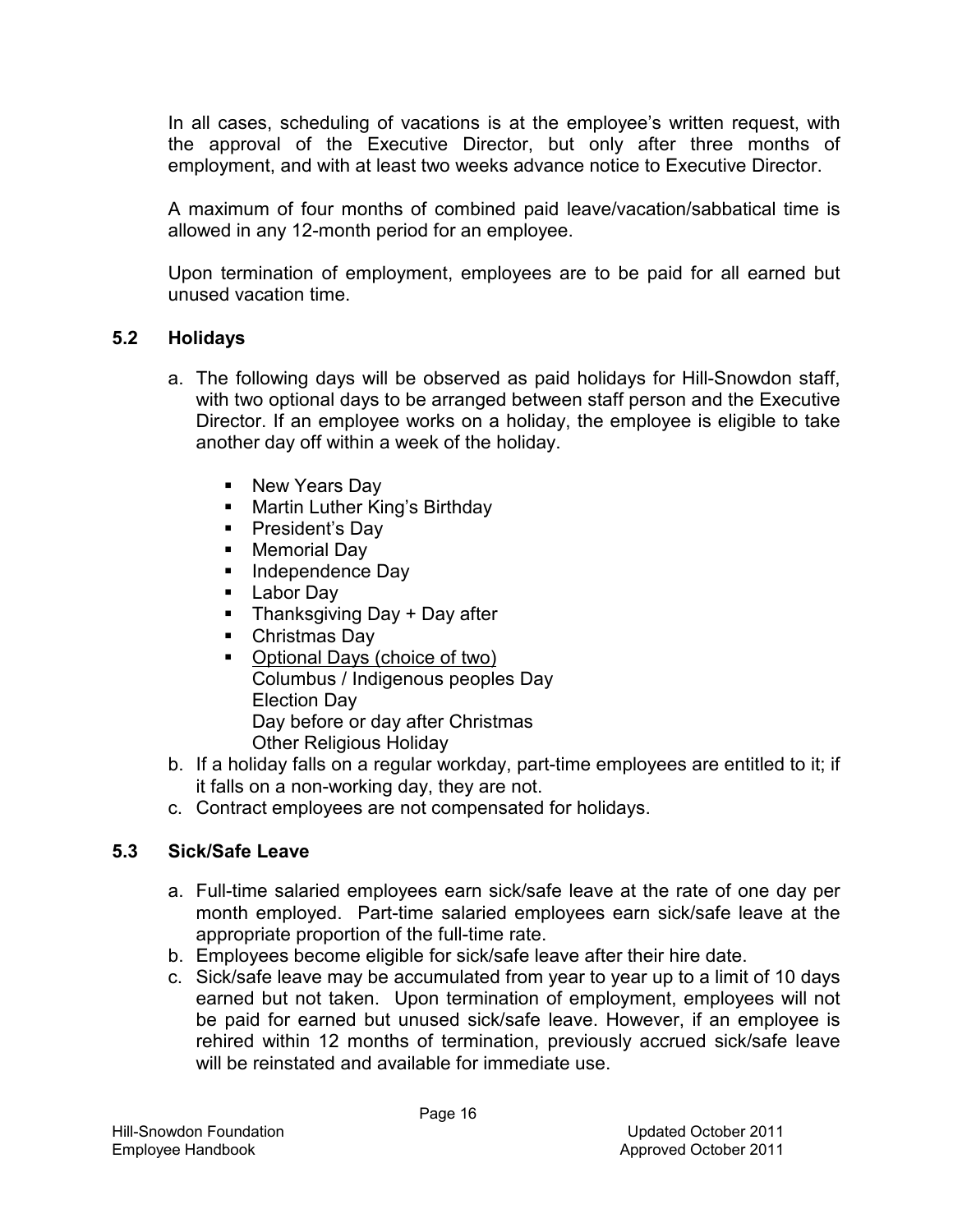- d. When a staff member is sick, he or she should arrange to notify the office early on each day of absence (unless other arrangements have been made). Sick leave may be used only for absences related to a staff member's physical or mental illness, preventative medical care, or for family care.
- e. Safe leave may be used for absences associated with stalking, domestic violence or sexual abuse (in which the employee is the victim). For example, this could include but not be limited to absences related to relocation, taking legal action, or obtaining help from a victim services organization.
- f. Any employee may ask to take leave without pay after all earned sick/safe leave is used. The employee's supervisor must approve this request for additional sick/safe leave.

#### **5.4 Personal Time**

Staff is to be granted up to three (3) days per calendar year to take care of significant personal business that must be addressed during the course of the workday.

Staff must request personal time from their supervisor or Executive Director, with as much notice as possible. Personal days must be used in full-day (8 hour) or half-day (4 hour) increments. Requests are granted on a case-by-case basis. Employees may not accumulate personal days beyond the annual entitlement. Upon termination of employment, employees are not to be paid for earned but unused personal days. Personal days may be used after the successful completion of the employee's probationary period.

#### **5.5 Bereavement Leave**

Hill-Snowdon employees are entitled to five (5) days of bereavement leave each year in the event of a death of an immediate family member. An immediate family member is defined as a spouse, domestic partner, child, parent, or sibling. In the event of the death of any other family member, employees make take up to three days to attend the funeral (length of leave will depend on location of funeral and must be approved by the Executive Director). An employee may request an expansion of bereavement leave for religious/faith requirements.

# **5.6 Family and Medical Leave**

Hill-Snowdon employees who have been employed for 1 year without a break in service and who have worked at least 1000 hours during the 12-month period immediately preceding the request for family or medical leave are eligible for family and medical leave under this policy.

An eligible employee shall be entitled to a total of 16 workweeks of family or medical leave during any 24-month period for: (1) the birth of a child of the employee; (2) the placement of a child with the employee for adoption or foster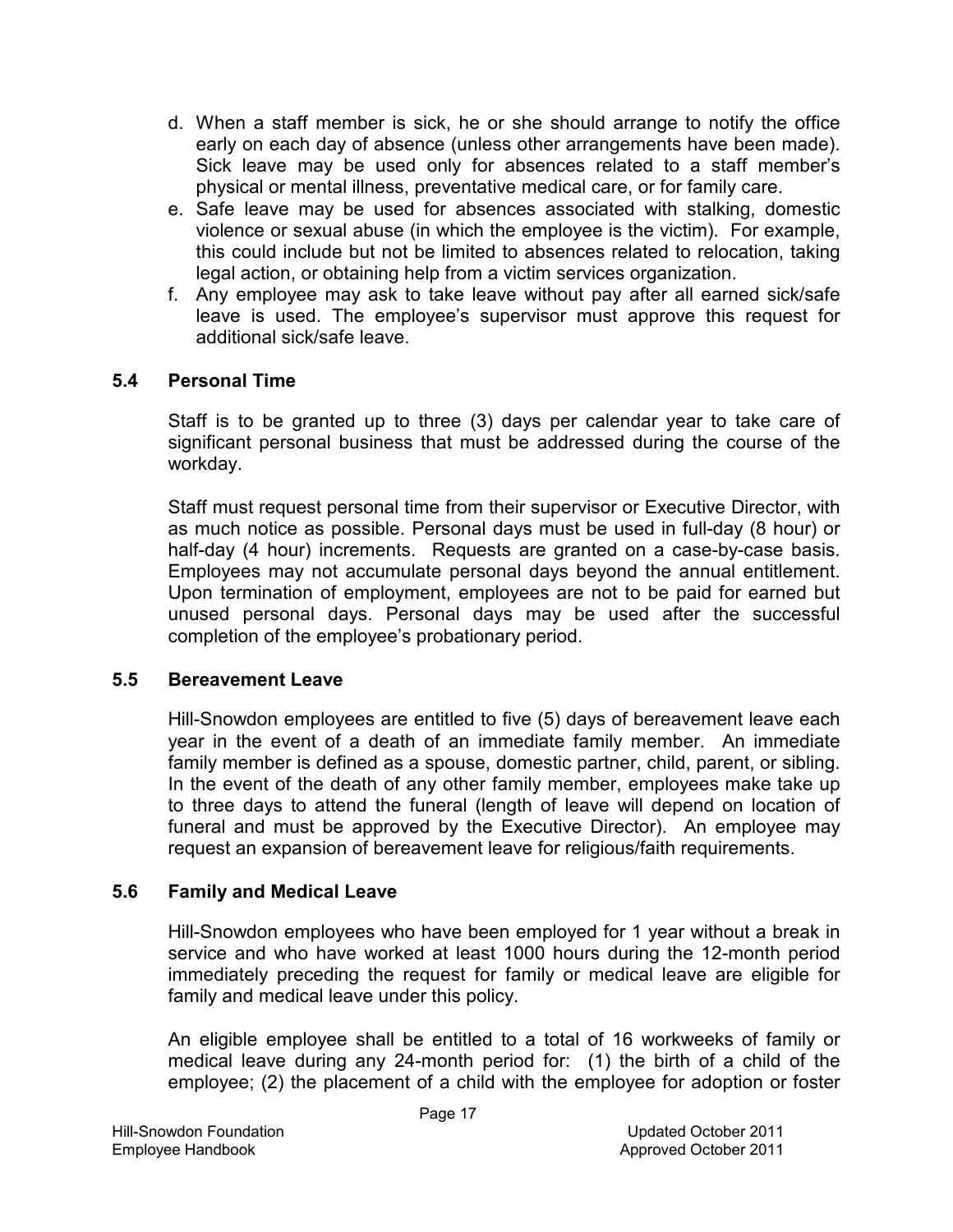care; (3) the placement of a child with the employee for whom the employee permanently assumes and discharges parental responsibility; (4) the care of a family member of the employee who has a serious health condition; or (5) to recover from a serious illness rendering the employee unable to work. Hill-Snowdon may require a certification issued by the health care provider of the employee or family member of the need for leave under this policy.

Eight (8) of the 16 workweeks of family or medical leave available under this policy shall be paid leave. With respect to any remaining unpaid leave time, an employee may also elect to use any accrued paid vacation or sick leave time as paid leave time. All paid leave will run concurrently with and count against the 16 total workweeks available under this policy. Once such accrued paid leave benefits are exhausted, the balance of your leave will be without pay, unless you are eligible for short-term disability benefits or salary continuation in accordance with HSF's salary continuation plan. Upon returning to work, the employee is entitled to his/her same position, with no loss of seniority, if the leave was 16 weeks or less. An employee returning from leave of more than 16 weeks is entitled to an equivalent, but not necessarily the same, position. The employee will continue to receive all benefits while on leave under this policy. If the necessity for family and medical leave is foreseeable, the employee shall provide the employer with reasonable prior notice.

# **5.7 Maternity/Paternity Leave**

In addition to 8 weeks of paid leave under the Family and Medical Leave Act and any unused vacation and/or sick leave, employees may also take an additional 4 weeks of paid leave for (1) the birth of a child of the employee; (2) the placement of a child with the employee for adoption or foster care; or (3) the placement of a child with the employee for whom the employee permanently assumes and discharges parental responsibility.

# **5.8 Unpaid Leave**

An employee can request up to 12 weeks of unpaid leave, except in the case of family and medical leave (as defined by state and federal law) which can be up to 16 weeks, to be approved by the Executive Director.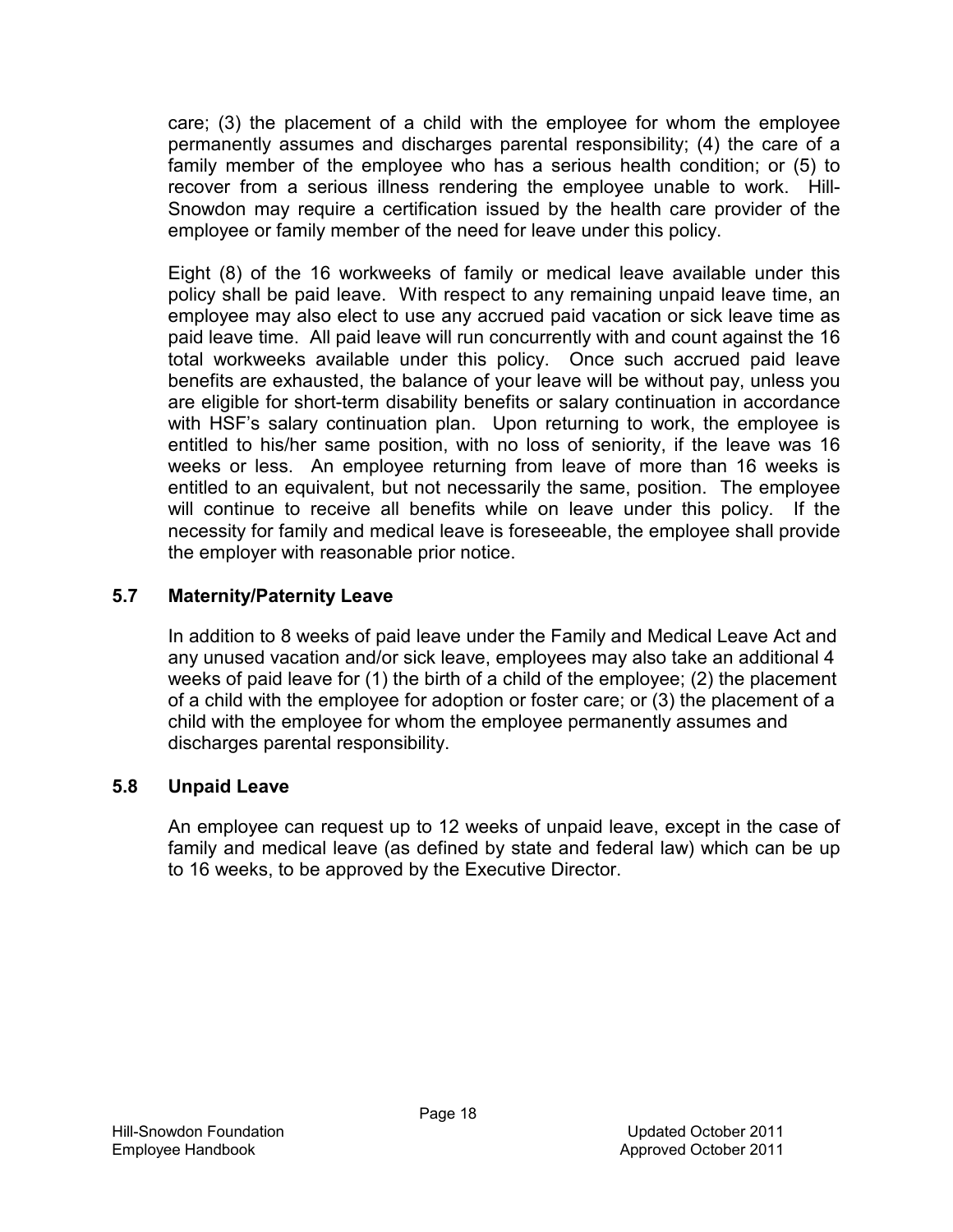### **5.9 Jury Duty and Court Appearances**

If a staff member is called to serve on jury duty, they should notify their supervisor immediately. All employees are to be on paid status while on jury duty. Employees are paid the difference between their regular salary and the amount received as jury pay. A copy of the jury summons must be turned in to the Executive Director in order for the staff member to receive pay.

If a staff member is served with a subpoena requiring him or her to serve as a witness, the employee will be permitted time off to attend hearings/trials without loss of pay or threat of loss of pay or job. Subpoenaed staff members will be paid the difference between their regular salary and the amount received as the witness fee (where applicable). Documentation of witness times and fees must be submitted to the Executive Director in order for the staff member to receive pay.

Upon verification from court personnel (i.e. letter from prosecutor/attorney, etc), victims of a crime may submit a written request for "court attendance" to their supervisor. The request must be approved by the Executive Director and the President. Time off is to be charged to accrued vacation time, or the staff member may opt for time off without pay. Hill-Snowdon may opt to provide additional paid time off on a case-by-case basis. Staff members must provide verification of attendance from court personnel.

#### **5.10 Military Leave of Absence**

Leaves of absence without pay for military or Reserve duty are granted to fulltime and part-time employees. If you are called to active military duty or to Reserve or National Guard training, or if you volunteer for the same, you should notify your supervisor and submit copies of your military orders as soon as practicable. You will be granted a military leave of absence without pay for the period of military service, in accordance with applicable federal and state laws.

If you are a reservist or a member of the National Guard, you are granted time off for required military training. Your eligibility for reinstatement after your military duty or training is completed is determined in accordance with applicable federal and state laws.

#### **5.11 Sabbatical Leave**

The Foundation believes that effective institutions are guided and sustained by creative, committed and dependable people. Leaders need time to think, rest, reflect and rejuvenate if they are to keep their organizations and programs innovative and moving forward. To achieve this and help prevent job related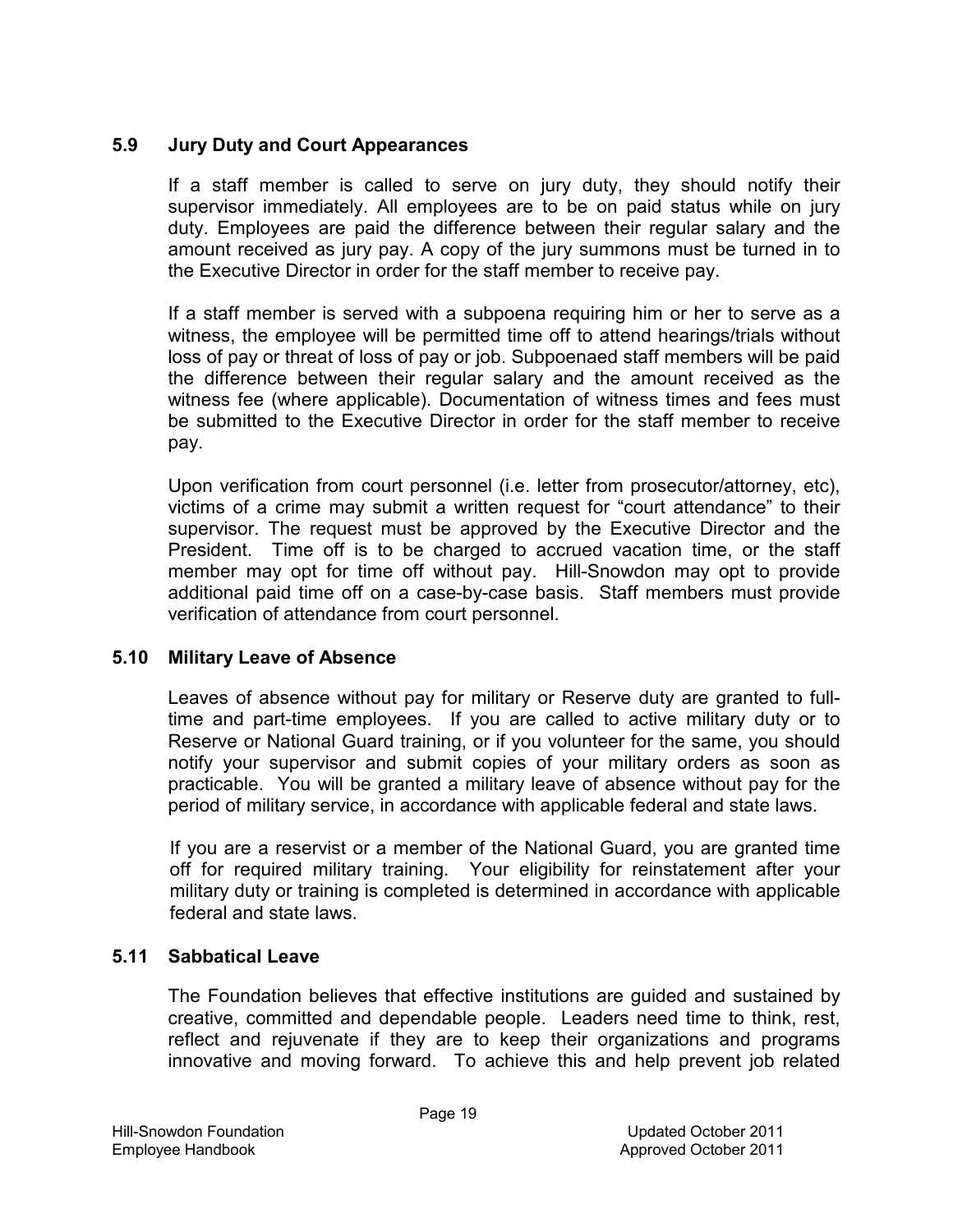stress and burnout, the Foundation endorses a discretionary paid sabbatical benefit to employees.

*Eligibility:* All full-time and part-time employees are entitled to a three-month (prorated for part-time employees) sabbatical after five years of employment and three month sabbaticals (prorated for part-time employees) after every three years of employment thereafter, subject to approval by the Executive Committee.

### *Terms:*

- Three-month paid sabbatical with full benefits, independent of any accumulated paid leave (vacation, sick, personal, maternity/paternity, etc.). If an employee's sabbatical falls on a holiday, that day still counts towards an employee's sabbatical time.
- A maximum of four months of combined paid leave/vacation/parental/ sabbatical time is allowed in any 12-month period for an employee.
- The employee is encouraged to incorporate a learning or professional development opportunity into his/her sabbatical. For example, an employee may spend some portion of time during the sabbatical volunteering for a grassroots partner organization.
- The primary requirement for the sabbatical is that it provide time for reflection and rejuvenation so that the employee can come back refreshed and with renewed commitment. The Foundation recognizes that how this is best accomplished is specific to the employee, and therefore, the employee shall propose how the sabbatical will be used, including why the proposed approach is best, and a statement of goals/outcomes for the sabbatical.
- Professional development/tuition reimbursement benefit may be used in conjunction with the sabbatical benefit if the budget allows.
- Only one employee may be on sabbatical at any time during any 6-month period.
- Employees will not be eligible to take a week or more vacation leave within two months prior and two months after sabbatical leave.
- Timing of sabbatical leave for program staff may be limited by the Foundation to periods that will have the least impact on grantmaking workloads.
- Employees who take sabbatical leave will be expected to stay at the Foundation for at least one year after the end of the sabbatical.
- An employee who is eligible but decides to leave the Foundation before taking the sabbatical leave will not be entitled to a sabbatical or its cash equivalent.

# *Application Process:*

• Application to take sabbatical leave must be made in writing to the Executive Director (or to the President if the request is from the Executive Director) at least six months before the employee wishes to begin leave.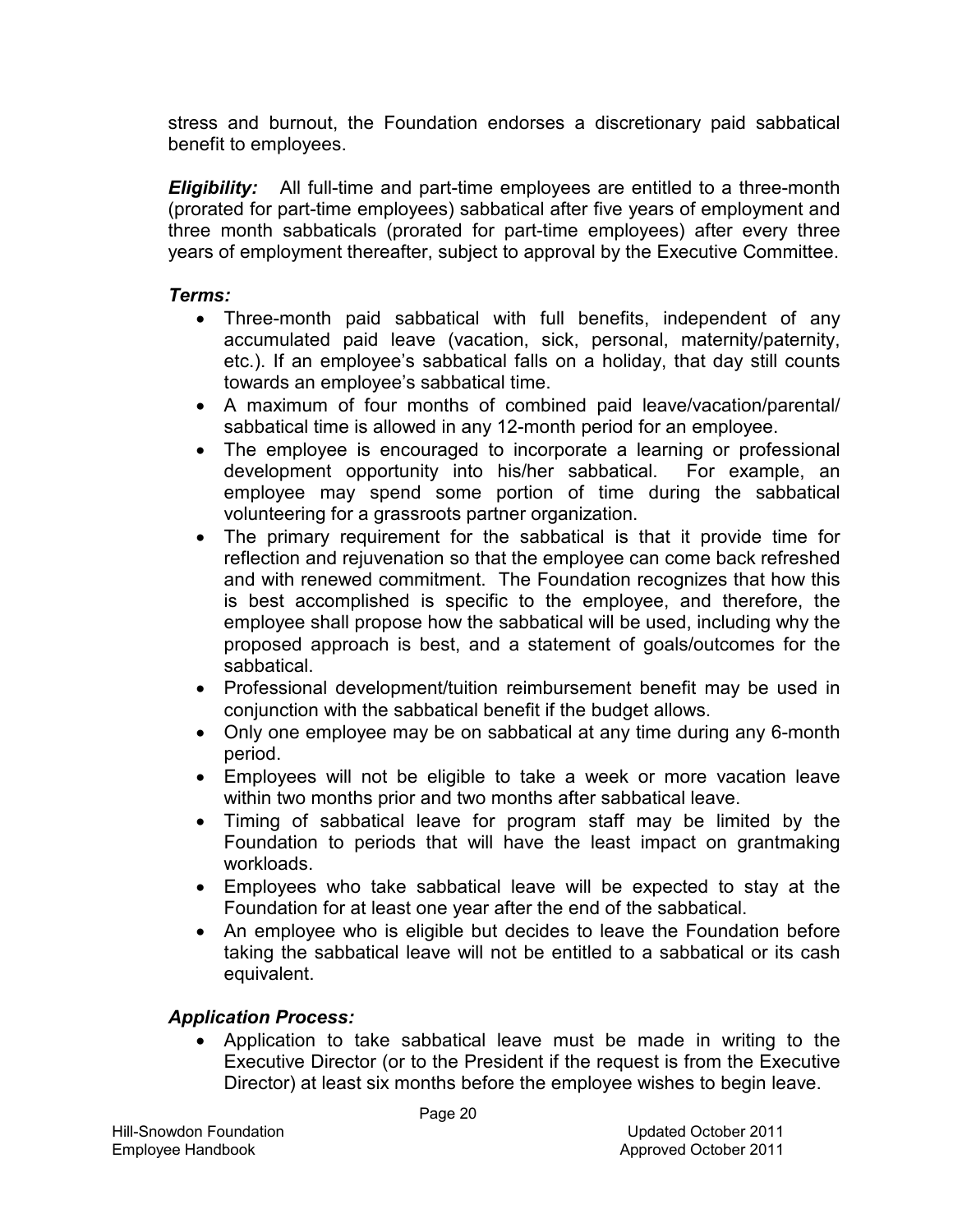- $\bullet$  The proposal may be brief but must include:
	- o Proposed dates
	- o Plans for use of sabbatical time, including rationale and statement of goals/outcomes for use of sabbatical time
	- o Plans for how job responsibilities can be covered in one's absence
- Executive Director reviews the proposal and makes a recommendation to the Executive Committee.
- The Executive Committee makes a final determination on the sabbatical application.
- If approved, the employee submits a revised annual workplan to the Executive Director that is subject to approval no less than two months prior to the beginning of the sabbatical leave.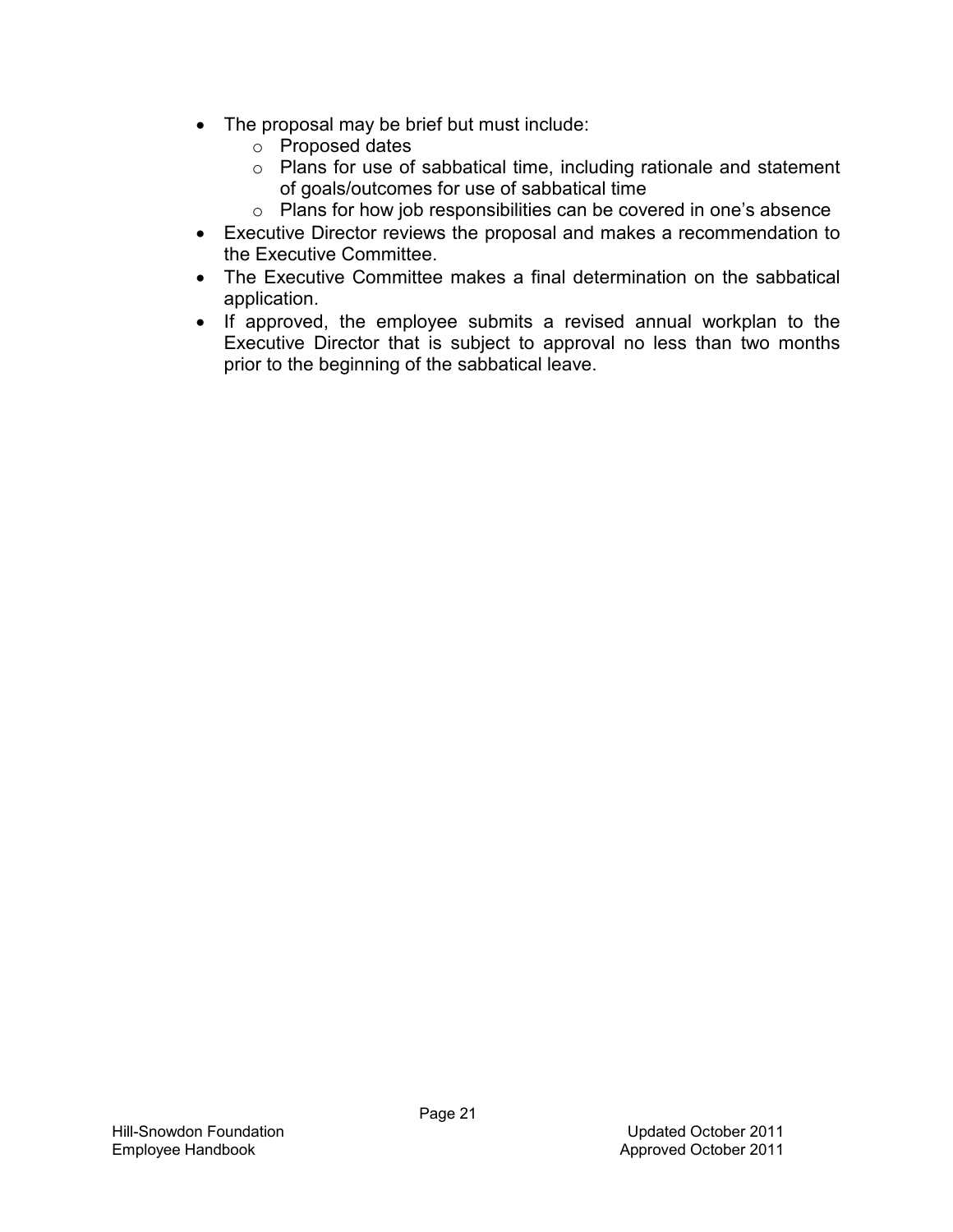# **VI. GRIEVANCE PROCEDURE**

All employees are encouraged to resolve problems and differences with each other and their immediate supervisors. If informal advice and conflict resolution processes fail, the formal route is as follows:

- a. An aggrieved employee is to state the complaint in writing to his or her supervisor. The supervisor shall attempt to resolve the problem within five (5) working days of the receipt of the written complaint. The resolution and/or response are to be, at a minimum, in writing to the aggrieved employee. If the employee's grievance is not resolved to the employee's satisfaction, the employee may submit an appeal to the Executive Director no later than 5 working days of receipt of the supervisor's response. The Executive Director then reviews the complaint and response and attempts to resolve the issue within 10 working days of receipt of the written appeal. The decision of the Executive Director is to be final.
- b. If the content of the complaint involves the supervisor, then the employee is to state their complaint in writing to the Executive Director. The Executive Director is to attempt to respond to the written complaint within five (5) days of receipt of the complaint. The decision of the Executive Director is to be final.
- c. If the employee's grievance is with the Executive Director, then the employee is to state his or her complaint in writing to the President of the Board of Directors. The President of the Board of Directors may consult with other members of the Board of Directors and/or members of the Board's Executive Committee regarding the complaint. The President of the Board is to attempt to respond within 10 working days of receipt of the written complaint. The decision of the President of the Board is to be final, with exception for issues that involve disciplinary action against the Executive Director. In this case, the President of the Board of Directors is to involve the Executive Committee in reviewing and responding to the complaint.
- d. If the Executive Director has a grievance, s/he is to attempt to resolve it by addressing it to the President of the Board of Directors. The President of the Board of Directors may consult with other members of the Board of Directors and/or members of the Board's Executive Committee regarding the complaint. The President of the Board is to attempt to respond within 10 working days of receipt of the written complaint. The decision of the President of the Board is be final.
- e. Whenever someone refers a problem to the next level as part of a formal grievance procedure, it is necessary to notify in advance everyone who has already been directly involved in the grievance process. Ideally, those who have not agreed on a solution will bring the problem to the next level jointly. All written correspondence regarding grievances and attempts to respond to grievances shall be filed in the employee's personnel file.
- f. HSF does not tolerate any form of retaliation against employees availing themselves of this procedure. The procedure should not be construed,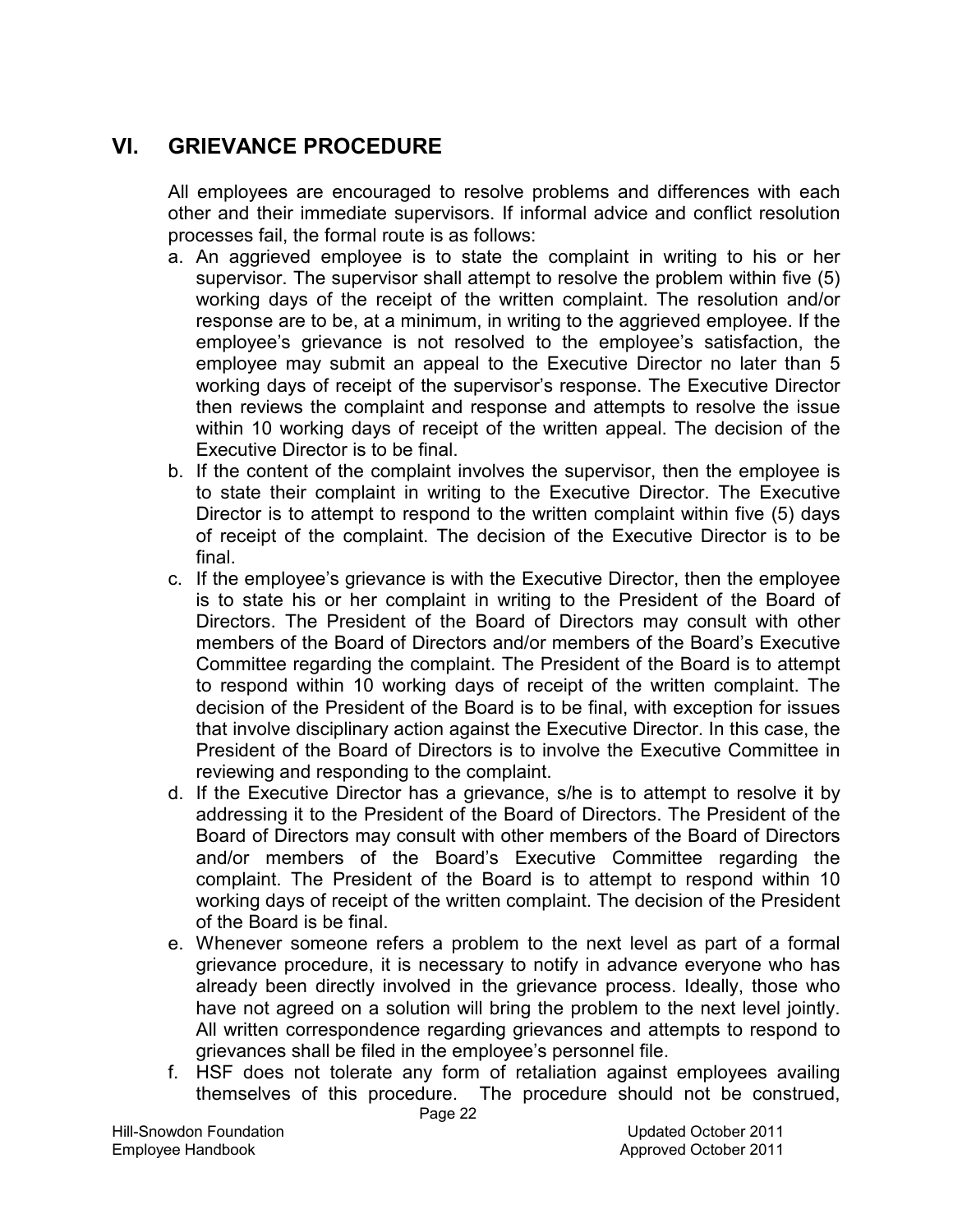however, as preventing, limiting, or delaying HSF from taking disciplinary action against any individual, in circumstances (such as those involving problems of overall performance, conduct, attitude, or demeanor) where HSF deems disciplinary action appropriate.

## **VII. EMPLOYEE CONDUCT**

#### **7.1 Employee Code of Conduct and Discipline**

Employees are expected to treat fellow employees, managers, clients and the public in a professional manner—that is, with respect, integrity, courtesy and a cooperative attitude. Employees are expected to refrain from any conduct, which is disruptive and/or interferes with HSF's business. Any misconduct may subject the employee to disciplinary action up to and including immediate dismissal. Prohibited conduct includes, but is not limited to:

- unsatisfactory performance, including absenteeism, tardiness, misuse of benefit time, failure to perform at the level required by the job, attitude or behavior that is adverse to the organization and/or other employees;
- misconduct, including deliberate and willful violation of job procedures and personnel policies, insubordination, dishonesty, violence or theft of property;
- lack of qualification, including incapacity to perform work assigned or to meet prescribed goals and objectives;
- changed requirements for the job, including incapacity to perform job duties in a situation where the demands of the position have changed;
- threatening, harassing or intimidating behavior;
- falsely completing pre-employment forms;
- violating HSF's Drug-Free Workplace Policy;
- possession of weapons of any type on HSF premises; and
- submission of fraudulent travel reimbursement forms.

This list is a guide and is not intended to be all-inclusive. HSF expects all employees to use their common sense and good judgment in governing their behavior at all times.

#### **7.2 Absenteeism**

Employees are expected to report to work on time. Employees are responsible for informing their immediate supervisor of their time away from the office. All vacation days, sick days, and personal days must be approved by an employee's immediate supervisor.

More than two unscheduled absences within one month will be considered excessive and disciplinary action may be taken. Absences after benefit time is depleted will be unpaid and disciplinary action may be taken.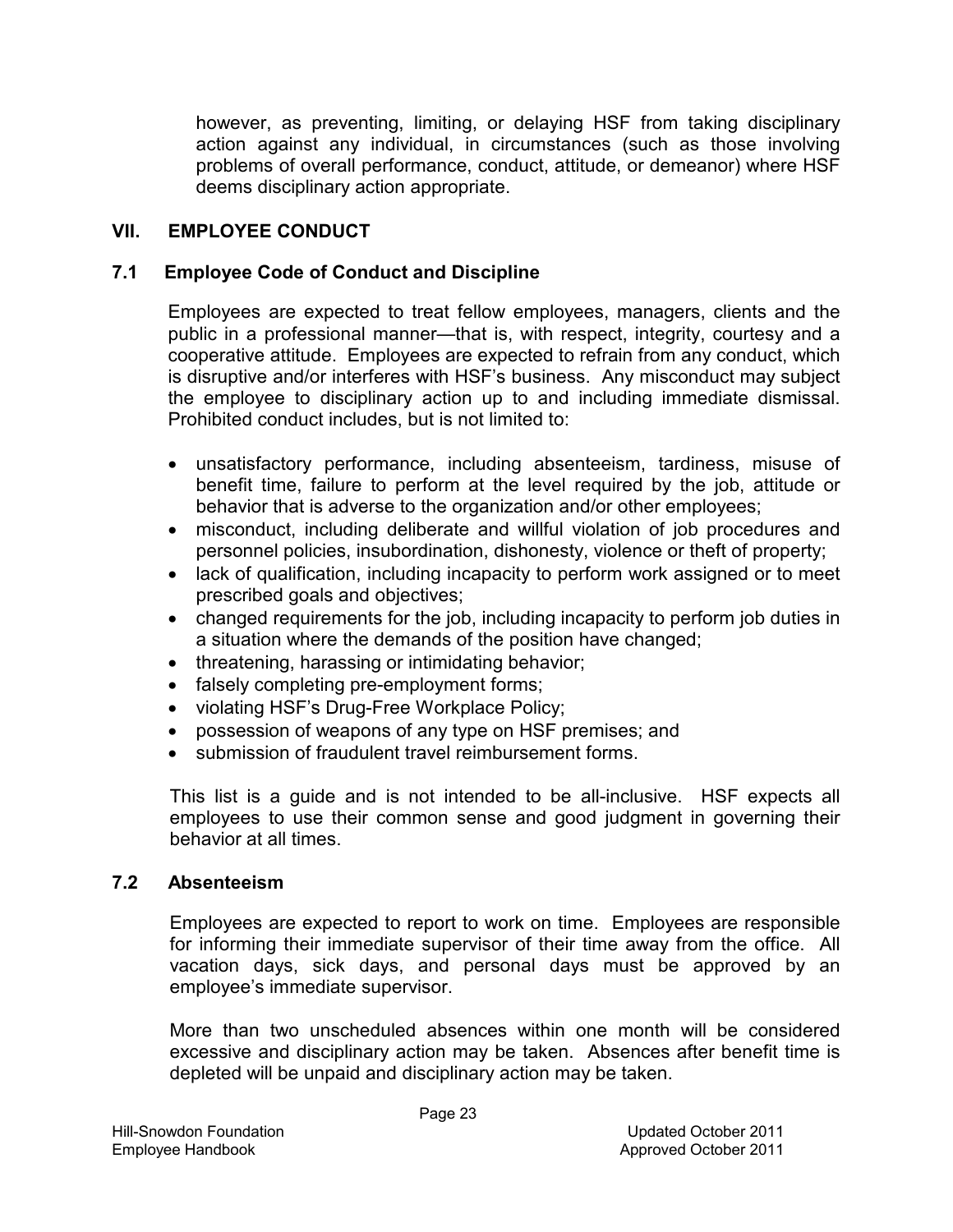#### **7.3 Drug-Free Workplace Policy**

Hill-Snowdon is a drug-free workplace. The use, sale, transfer, production, or possession of alcohol, drugs, controlled substances, drug paraphernalia, or any combination thereof, on the premises of HSF or at a work site (including agency vehicles and any private vehicles parked on the premises or at a work site) may be grounds for discharge.

Entry upon the premises of HSF or being at work with drug paraphernalia or under the influence of alcohol, drugs or controlled substances, or any combination thereof may be grounds for discharge for the first offense. "Under the influence" is defined as being unable to perform work in a safe and productive manner; being in a physical or mental condition which creates a risk to the safety and well being of the individual, other employee, the public and agency property.

As a condition of employment, all employees shall abide by this policy and notify the Executive Director in writing of any criminal drug or alcohol statute conviction for a violation occurring in the workplace no later than five days after such conviction.

Upon receiving notice of an employee's conviction of a criminal drug or alcohol statute, HSF will take appropriate action against such an employee, up to and including termination of employment; or require such employee to participate satisfactorily in a drug or alcohol abuse assistance or rehabilitation program approved for such purposes by a federal, state, local health, law enforcement, or other appropriate agency.

#### **7.4 Whistleblower Policy**

As stewards of the public trust, Trustees and employees of the Hill-Snowdon Foundation (the "Foundation") are expected to ensure that the Foundation complies with the highest standards of financial reporting and lawful and ethical behavior. The Board of Trustees establishes the following procedure for reporting of illegal or unethical conduct in connection with the Foundation's finances or other aspects of its operations, and the retention and treatment of such complaints, including confidential, anonymous submissions received from employees, Trustees or outside parties.

The Board of Trustees of the Foundation will oversee this policy.

#### **Complaints**

Should any person know or have a reasonable belief that persons associated with the Foundation plan to engage or have engaged in illegal or unethical conduct in connection with the finances or other aspect of the Foundation's operations, that person should immediately file a complaint. Employees or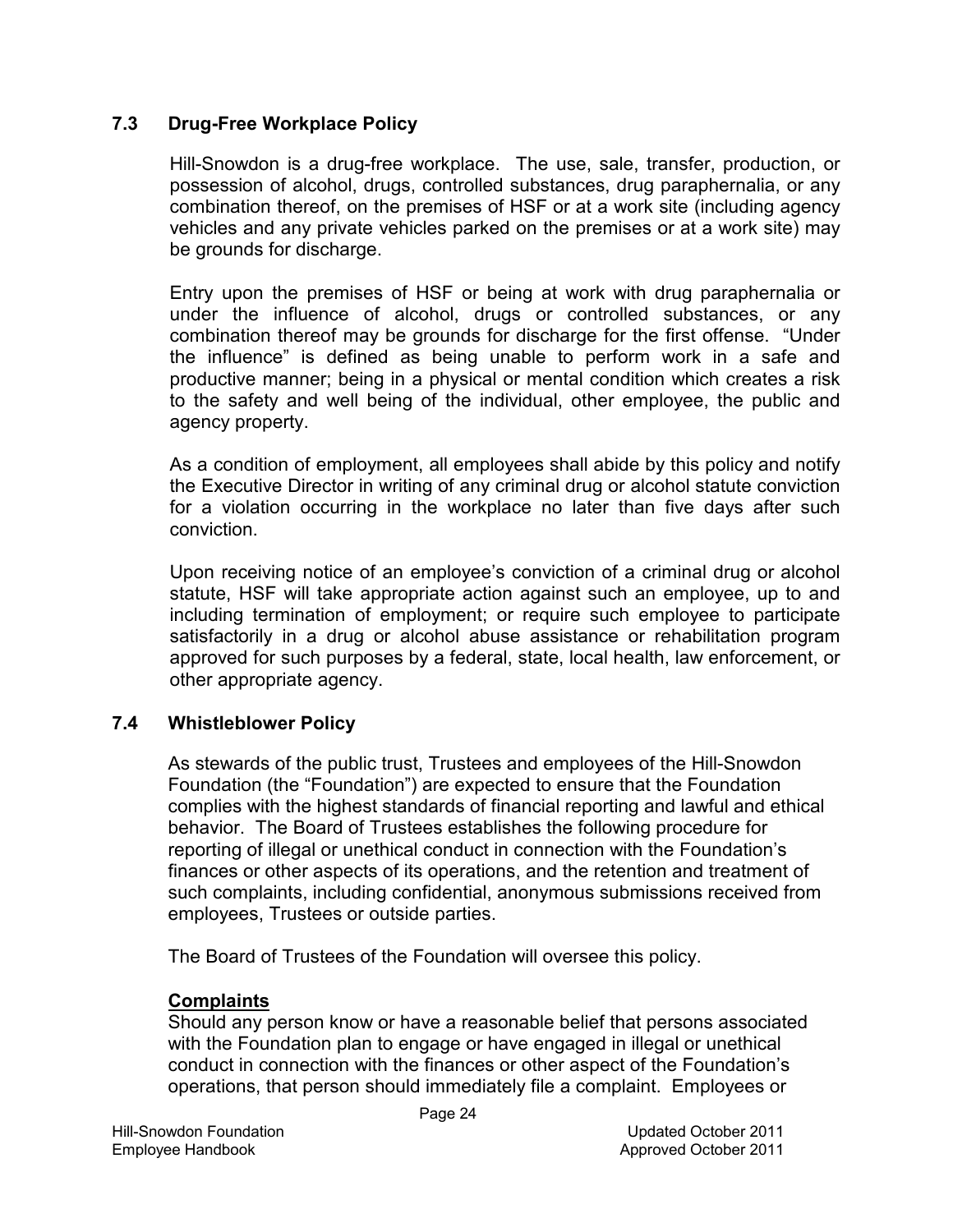Trustees of the Foundation may submit complaints on a confidential, anonymous basis. [Issues arising under the Organization's equal employment opportunity policy, including the policy against harassment, employee benefit policies and issues generally handled by individuals responsible for the Foundation's personnel practices and procedures are not covered by this Policy. Mechanisms for resolving such issues are addressed in separate procedures in the Hill-Snowdon Foundation Employee Handbook.]

#### *Procedures for Filing a Complaint*

Complaints may be reported on a confidential, anonymous basis, orally or in writing, giving as much detail as possible, to the Executive Director. If the complaint concerns the Executive Director or the complainant is not comfortable reporting to the Executive Director, then the complainant should notify the President of the Board of Trustees instead. The Officer or Director who receives a verbal complaint will promptly prepare a written summary of the complaint, including as much detail as possible.

#### *Handling of Complaints Received*

The Executive Director or President of the Board will report all complaints to the Executive Committee. If the complaint concerns the President, the Executive Director will report the complaint to only the members of the Executive Committee other than the President. Reports to Executive Committee members will include a copy of the complaint, its date, nature and source (unless the complainant has requested anonymity or confidentiality), how it was communicated, whether the Executive Director or President regards the complaint as credible, and proposals to address it. The committee will have ultimate authority over the treatment of any complaints reported to it, subject to the Board's oversight.

All credible allegations will be followed up promptly, with further investigation conducted if needed to resolve disputed facts. The investigation will be conducted by the Executive Director, unless the complaint concerns the Executive Director, in which case the investigation will be conducted by one or more Executive Committee members. Review and investigation of the complaint may involve seeking legal counsel.

In conducting its investigations, the Foundation will respect a complainant's request for confidentiality and/or anonymity and will strive to keep the identity of other complainants as confidential as possible, consistent with the need to conduct an adequate review and investigation and except as required by law.

#### *Action on Complaints*

The Executive Committee will inform the Board if any complaint is confirmed, or if the committee otherwise believes that the Board should be made aware of the situation. The Foundation will take appropriate action in response to any complaints, including, but not limited to, disciplinary action (up to and including

Page 25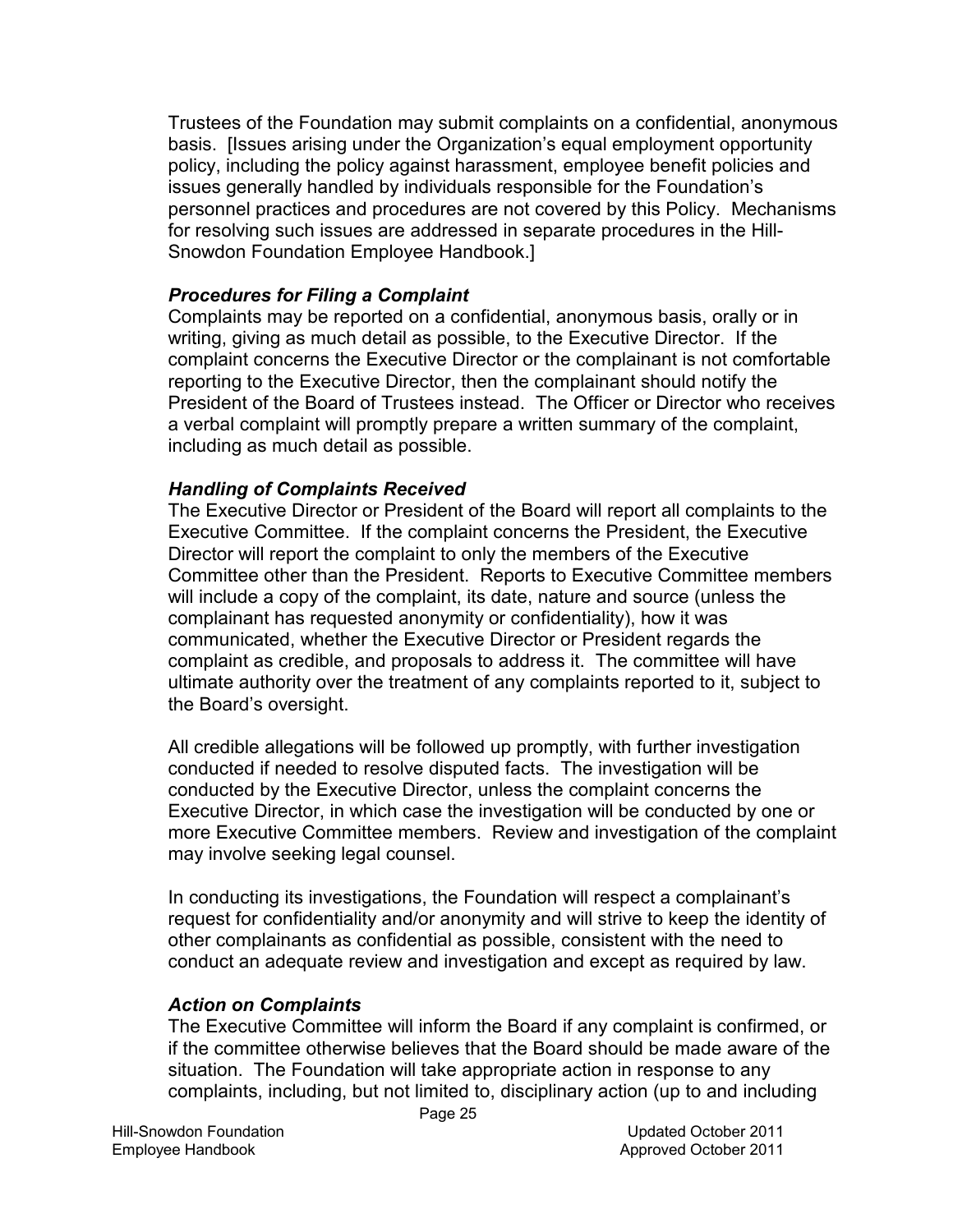termination) against any person who, in the Foundation's assessment, has engaged in misconduct and reporting such misconduct to the relevant civil or criminal authorities as required by law.

# **Protection Under Policy**

The Foundation will not knowingly, with the intent to retaliate, take any action harmful to any person for:

- 1. Reporting a complaint in good faith pursuant to this policy or to law enforcement officers, governmental agencies or bodies, or persons with supervisory authority over the complainant;
- 2. Providing in good faith information regarding a complaint to law enforcement officers, governmental agencies or bodies, or persons with supervisory authority over the complainant, or otherwise assisting in any investigation conducted by the Institute; or
- 3. Otherwise participating or assisting in a proceeding filed or about to be filed.

Any Trustee or employee who retaliates against another for reporting a compliant in good faith pursuant to this policy will be subject to disciplinary action, up to and including termination from employment or removal from the Board of Trustees. Any Trustee or employee who deliberately or maliciously provides false information may be subject to disciplinary action, up to and including termination of employment or removal from the Board of Trustees.

# **Record Keeping**

Records of all complaints, investigations, and responses will be maintained in accordance with the Foundation's document retention policy.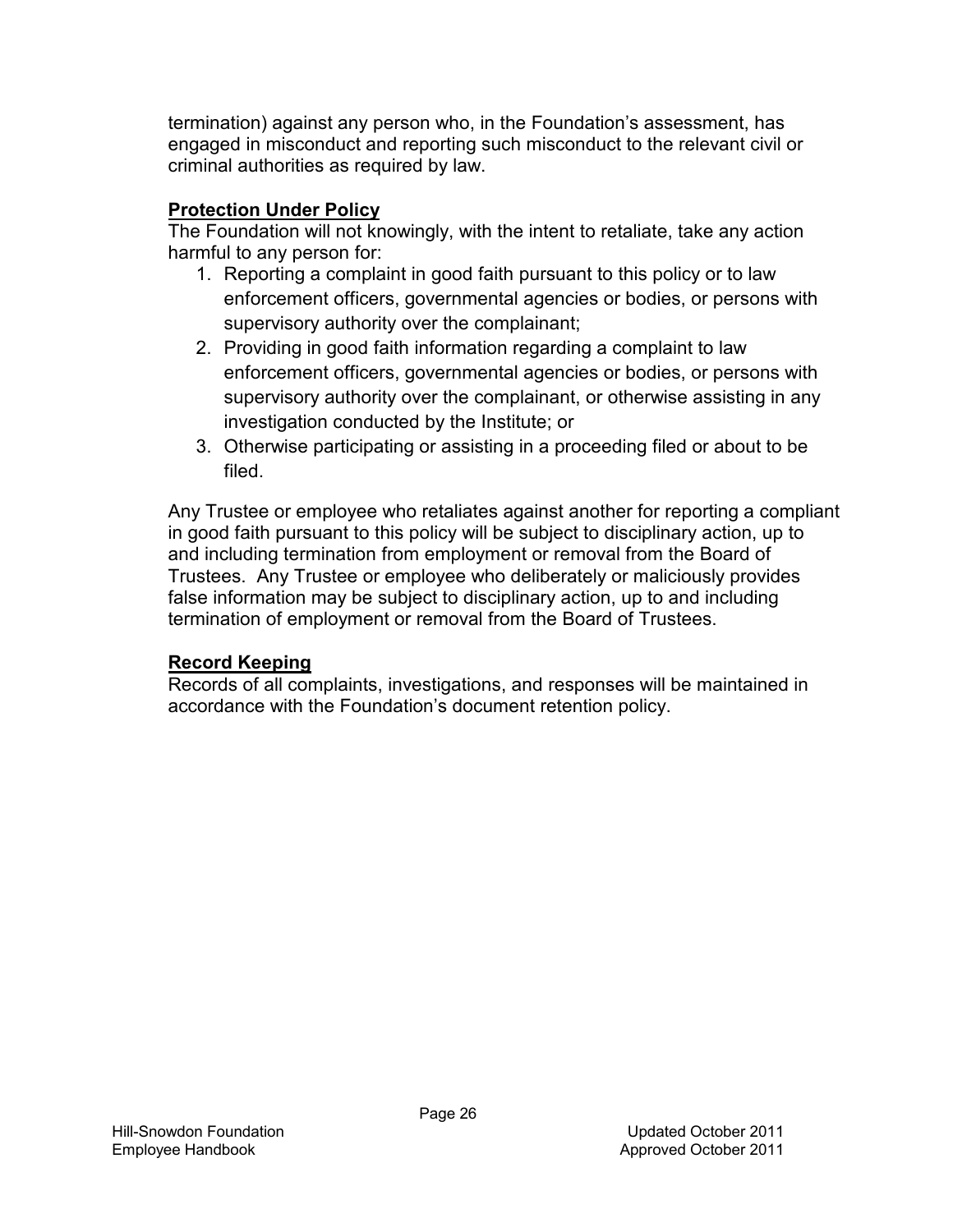### **CERTIFICATE OF RECEIPT**

The following is a statement that acknowledges that you have received the Hill-Snowdon Foundation Handbook (the "Handbook") and agree to read it and abide by the policies and procedures described in it. If you have any questions, please feel free to discuss them with your immediate supervisor or the Executive Director.

I, \_\_\_\_\_\_\_\_\_\_\_\_\_\_\_\_\_\_\_\_\_\_\_\_\_\_\_\_\_\_\_\_\_ [print name], understand that the information in the Handbook represents guidelines only and that HSF reserves the right to modify the Handbook or amend or terminate any policies, procedures, or employee benefit programs whether or not described in this Handbook at any time, or to require and/or increase contributions toward these benefit programs. I understand that I am responsible for reading the Handbook, familiarizing myself with its contents, and adhering to all of the policies and procedures of HSF, whether set forth in this Handbook or elsewhere.

**I understand that this Handbook is not a contract of employment, express or implied, between HSF and me and that I should not view it as such, or as a guarantee of employment for any specific duration. I understand that my employment is at-will. Therefore, my employment relationship may be terminated by HSF or me at any time, for any reason, with or without cause or notice. I also understand that this Handbook does not alter my at-will employment relationship with HSF.** 

I further understand that no manager or representative of HSF, other than the Executive Director, has any authority to enter into any agreement guaranteeing employment for any specified period of time. I understand that any such agreement, if made, shall not be enforceable unless it is in a formal written agreement signed by both the Executive Director and me.

I acknowledge that no supervisor, manager, or other representative of HSF has the authority to make any verbal promises, commitments, or statements of any kind regarding the HSF's policies, procedures, or any other issues that are legally binding on **HSF** 

I acknowledge receiving a copy of the Handbook and agree to the aforementioned terms by signing my name below.

Print Name of Employee

 $\mathcal{L}_\text{max}$  , where  $\mathcal{L}_\text{max}$  and  $\mathcal{L}_\text{max}$ 

 $\mathcal{L}_\text{max}$  and  $\mathcal{L}_\text{max}$  and  $\mathcal{L}_\text{max}$  and  $\mathcal{L}_\text{max}$ 

 $\mathcal{L}_\text{max}$  , which is a set of the set of the set of the set of the set of the set of the set of the set of the set of the set of the set of the set of the set of the set of the set of the set of the set of the set of

Employee Signature

Date

\*\* This Acknowledgement of Receipt will be kept in your employee personnel file. \*\*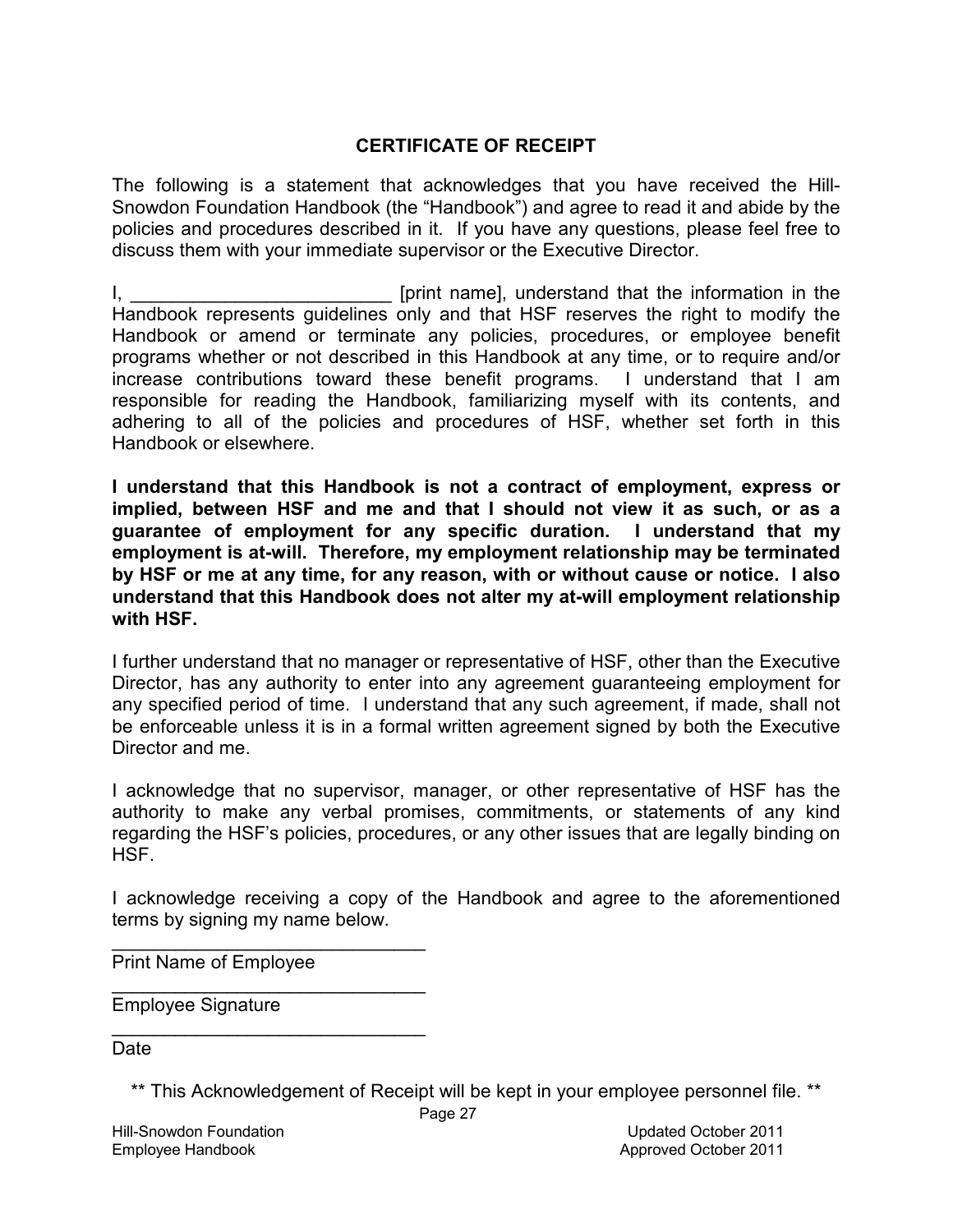# HILL-SNOWDON FOUNDATION TELECOMMUTING AGREEMENT

To facilitate telecommuting, Hill-Snowdon Foundation will:

- 1) Provide each employee with a laptop computer and webcam.
- 2) Provide remote access to the Hill-Snowdon Foundation server
- 3) Provide a web-based access to hillsnowdon.org email accounts
- 4) Provide a phone system that will
	- a. Transfer calls to an outside phone number (i.e. cell phone, home phone, etc.)
	- b. Notify employees when there are messages in their voice mail boxes
	- c. Allow employees to make long distance phone calls on the Hill-Snowdon Foundation phone lines from remote phones

In addition to their existing obligations and responsibilities, telecommuters must agree to the following:

- 1) Maintain a regular work schedule and level of productivity.
- 2) Provide and maintain their own home office equipment, software, phone service and Internet access, unless stated under separate agreement that Hill-Snowdon Foundation will provide such equipment and/or services. High speed Internet access is required, with cable or Verizon FIOS broadband offering higher and more consistent speeds than DSL. Upload speeds are as important as download speeds to enable fast data transfer over remote server connections. ISP speeds can be tested at [http://www.speakeasy.net/speedtest/.](http://www.speakeasy.net/speedtest/) Enter results of your speed test here: Download Speed  $\qquad \qquad ;$  Upload Speed
- 3) Ensure that their home office computer and Internet system is secure from hackers and viruses. The employee is responsible for maintaining anti-virus software protection on their home office system at all times. The employee must attach a passing report from [www.grc.com](http://www.grc.com/) using the Shields Up freeware to test the "stealth" of all ports on his/her system in order for this agreement to be approved by the Executive Director.
- 4) Understand that the Foundation's personnel policies, including policies and procedures relating to legal compliance and ethics obligations remain in full force and effect while telecommuting.
- 5) Maintain confidential information in a safe and secure environment.
- 6) Have safe work environment free of clutter, exposed wiring, slippery surfaces, etc. Any employee who telecommutes grants a license to the Foundation to inspect their work premise during normal work hours.
- 7) Not allow business visitors to their home location without written permission from the Executive Director.